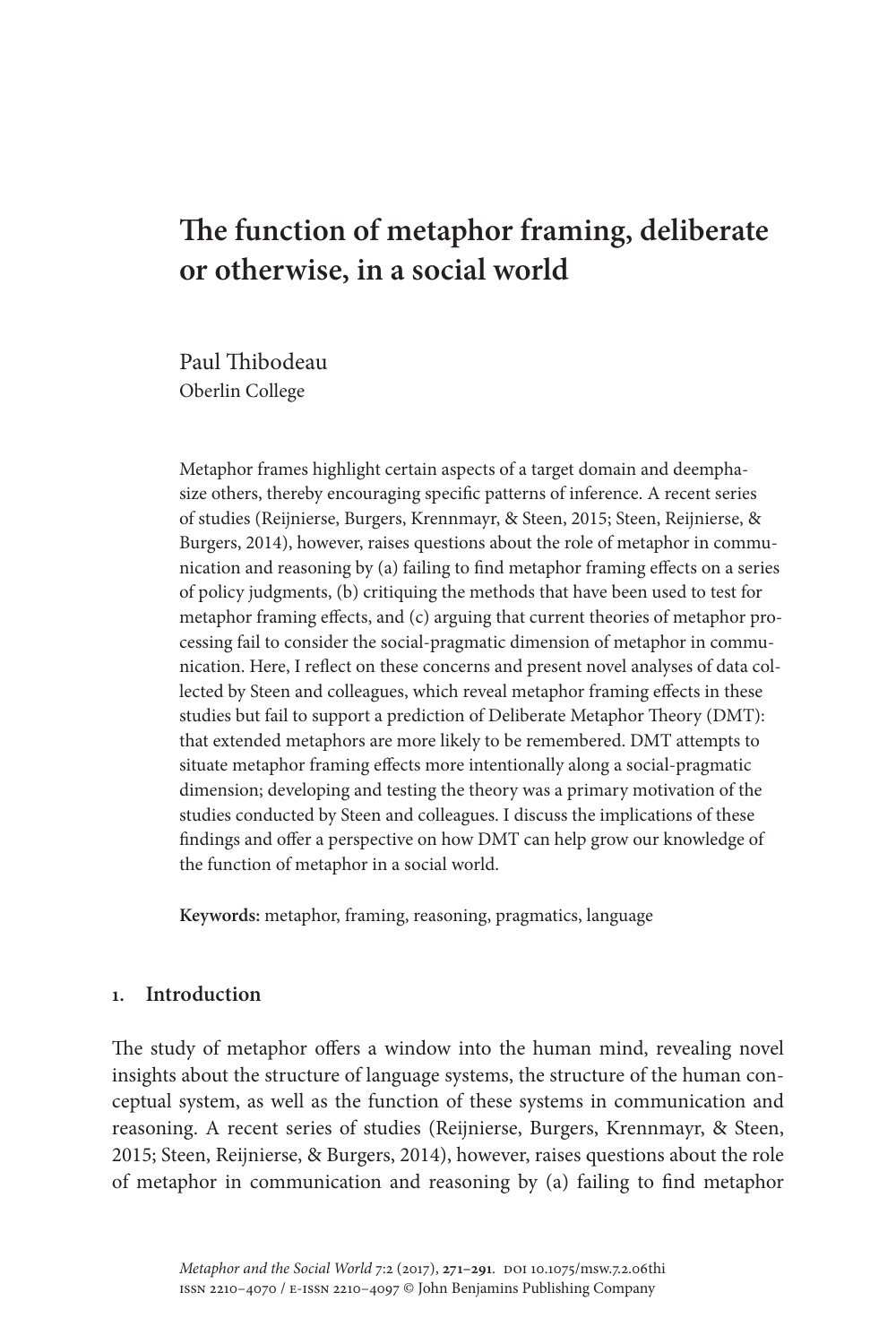framing effects on a series of policy judgments, (b) critiquing the methods that have been used to test for metaphor framing effects, and (c) arguing that current theories of metaphor processing fail to consider the social-pragmatic dimension of metaphor in communication.

Here, I reflect on some of these concerns. I start by discussing evidence for the view that metaphors help to organize and represent complex information. In this section I also consider strengths and **weakness** of various methodologies for studying the effect of metaphor on thought. For instance, I argue that in some circumstances contrasting the effects of two metaphorical frames (i.e., the linguistic structures used to study metaphor framing) can be more informative than comparing the effect of a metaphorical frame to a non-metaphorical one.

Then I examine Deliberate Metaphor Theory (DMT; [Steen, 2008,](#page-20-1) [2009](#page-20-2)). DMT aims to address a perceived limitation of current theories of metaphor by emphasizing the social-pragmatic context in which metaphors are used. The two sets of experiments that failed to find metaphor framing effects were motivated by a desire to develop and test DMT [\(Reijnierse et al., 2015](#page-19-0); [Steen et al., 2014](#page-20-0)). I discuss what these findings mean for the theory and offer a perspective on how DMT can help grow our knowledge of the function of metaphor in a social world.

In both of these sections I present new analyses of data collected by [Reijnierse](#page-19-0)  [et al. \(2015\)](#page-19-0), which were graciously shared with me by the authors. These analyses, which are similar to those used in related work on linguistic framing, reveal that, in fact, metaphors do shape reasoning in ways these authors did not report. They do not, however, seem to support a central prediction of DMT: that extended metaphors are more likely to be remembered.

# **2. The organizational role of metaphor**

One account of how metaphors shape thought appeals to the conceptual structure that they bring to bear on the target domains they are used to describe (Lakoff & Johnson, 2008; [Sopory & Dillard, 2002\)](#page-20-3). On this view, metaphorical structure facilitates long-term representation of abstract semantic knowledge [\(Boroditsky,](#page-18-0)  [2000\)](#page-18-0) and on-line processing of complex issues like immigration ([Landau,](#page-19-1)  [Sullivan, & Greenberg, 2009](#page-19-1)) and cancer prevention [\(Hauser & Schwarz, 2014\)](#page-19-2) by highlighting certain aspects of a target domain and deemphasizing others. Studies of metaphor framing, for example, have found that manipulating a metaphor used to describe a social issue (e.g., "Crime is a *virus*" versus "Crime is a *beast*") changes how people think about the issue ([Thibodeau & Boroditsky, 2011,](#page-20-4) [2013,](#page-20-5) [2015\)](#page-20-6): describing crime as a virus leads people to suggest reform-oriented interventions; a beast frame makes people more enforcement-oriented.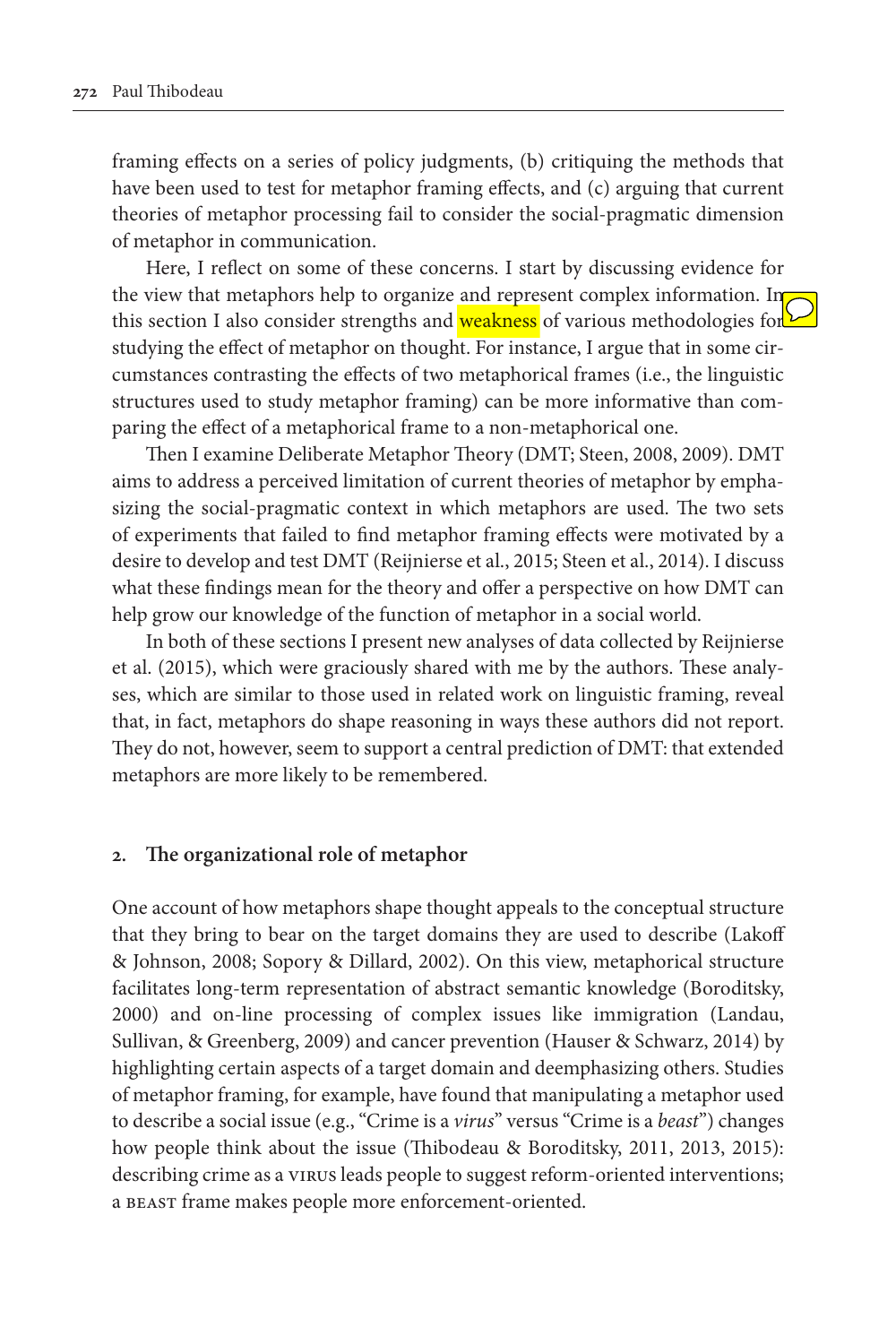Thibodeau and Boroditsky [\(2011](#page-20-4), [2013](#page-20-5)) designed a series of studies to test how the metaphoric structure that is communicated through metaphor frames affects thought. First, a group of naive participants was asked how they would solve a literal VIRUS or BEAST problem. The responses suggested that people have coherent but diverging schemas for addressing these problems: viruses should be *diagnosed* and *treated*; beasts should be *captured* and *contained*.

When a different group of participants was presented with a metaphorically framed description of crime and prompted to suggest a policy intervention, they showed a systematic influence of the metaphors. Peoples' beliefs about how to solve literal virus and beast problems seemed to structure how they thought about crime viruses and crime beasts. Participants were more likely to suggest addressing crime with social reforms like educational and economic interventions on the virus metaphor (i.e., to focus on the root cause of the problem and promote long-term health). They were more likely to suggest enforcement-oriented interventions on the BEAST metaphor (i.e., by seeking capture and containment).

Larger effects (differences on the order of 20 percentage points) were found in the framing task when participants were asked to write freely about how they thought the city should respond to the problem, suggesting that one way in which metaphors influence thought is by making certain relationships in the target domain more accessible. Smaller effects (differences on the order of 10 percentage points) were found when participants were asked to choose among specified response options, suggesting that the metaphors did not just make certain responses more accessible, but also influenced how participants evaluated the interventions.

Results of follow-up studies suggested that the influence of these metaphors for crime were not driven by simple lexical associations with the words *virus* and *beast*. When participants were asked to list a synonym for *virus* or *beast* before reading a non-metaphorically framed description of crime, there was no relationship between the primes and policy preferences. Further, presenting participants with the metaphor at the end of a description of crime, rather than at the beginning, also failed to influence how participants responded to the crime problem. This result provides additional evidence that metaphor frames are more than lexical primes, and it also highlights the importance of timing in metaphoric reasoning. In order for a metaphor to shape how people think about a target issue, it should be presented early in a stream of processing.

The view that metaphors can shape how people think about complex issues is consistent with findings from a large body of work on metaphor framing ([Hauser](#page-19-2)  [& Schwarz, 2014](#page-19-2); [Jia & Smith, 2013;](#page-19-3) [Keefer, Landau, Sullivan, & Rothschild, 2011](#page-19-4); [Landau, Keefer, & Rothschild, 2014](#page-19-5); [Landau et al., 2009](#page-19-1); [McGuire, 2000](#page-19-6); [Ottati,](#page-19-7)  [Rhoads, & Graesser, 1999](#page-19-7); [Robins & Mayer, 2000](#page-19-8); [Sopory & Dillard, 2002](#page-20-3)). For instance, in a meta-analysis of metaphor framing studies conducted between 1983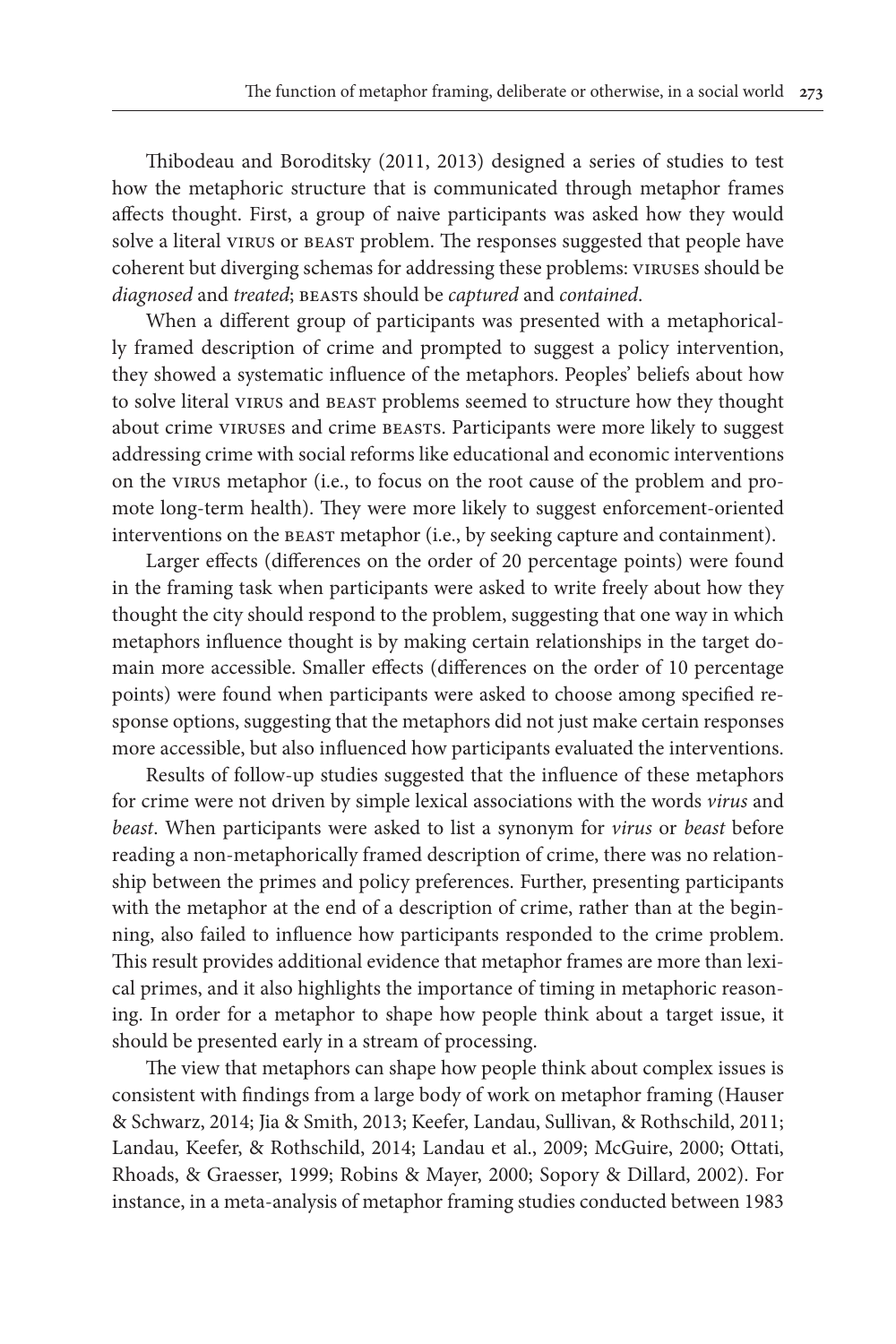and 2000, [Sopory and Dillard \(2002\)](#page-20-3) considered six theories of how metaphor could affect thought. One was termed the 'Superior Organization' view, which is the most consistent with the perspective outlined above: It states that metaphors facilitate persuasion by helping to organize and structure information in the target domain. Alternative accounts included the idea that metaphors provide a reader with a type of puzzle to be solved ('Pleasure or Relief'), that people who use metaphors seem more credible ('Communicator Credibility'), that metaphors require more processing resources than non-metaphorical language and, in turn, decrease a person's capacity to consider weaknesses of the persuasive message ('Reduced Counterarguments' and 'Resource Matching'), and that metaphors promote frame-consistent elaboration ('Stimulated Elaboration'). Sopory and Dillard [\(2002](#page-20-3), p. 408) concluded that "the superior organization account is best supported by the data."

# **2.1** What is the right control condition for a metaphor framing study?

One potential limitation of Thibodeau and Boroditsky's ([2011](#page-20-4), [2013](#page-20-5)) work is that their studies did not contrast the two metaphoric frames for crime (*a* and *b*, below) with a non-metaphoric 'control' condition (like *c*, below), raising questions about how to interpret the results: "Without such a control condition, it is not possible to determine whether the effect is due to the metaphoricity of the frame, or a general framing effect" [\(Reijnierse et al., 2015,](#page-19-0) p. 247; see also [Steen et al., 2014](#page-20-0)).

- a. Crime is a virus ravaging the city of Addison.
- b. Crime is a BEAST ravaging the city of Addison.
- c. Crime is a *problem* ravaging the city of Addison.

This is a puzzling concern, as the virus and BEAST frames are similarly metaphorical to each other, but differ in *metaphoricity* compared with "problem" ([Thibodeau](#page-20-6)  [& Boroditsky, 2015](#page-20-6)). Thus, it would seem that finding a difference in how people respond to a metaphorically framed description of crime like (a) or (b) compared with how people respond to a non-metaphorically framed description of crime like (c), should raise concerns about the potentially confounding effects of *metaphoricity* as such.

It may be difficult to match metaphoric frames to non-metaphoric frames along a variety of important linguistic dimensions. For instance, compared with the virus and beast metaphors, framing crime as a "problem" connotes a less *severe* instance of crime in a more *conventional* way [\(Thibodeau & Boroditsky,](#page-20-6)  [2015\)](#page-20-6). Differences in the connoted *severity*, *conventionality*, and *metaphoricity* of the metaphorical and non-metaphorical frames are just a few examples of variables that are confounded between these hypothetical conditions.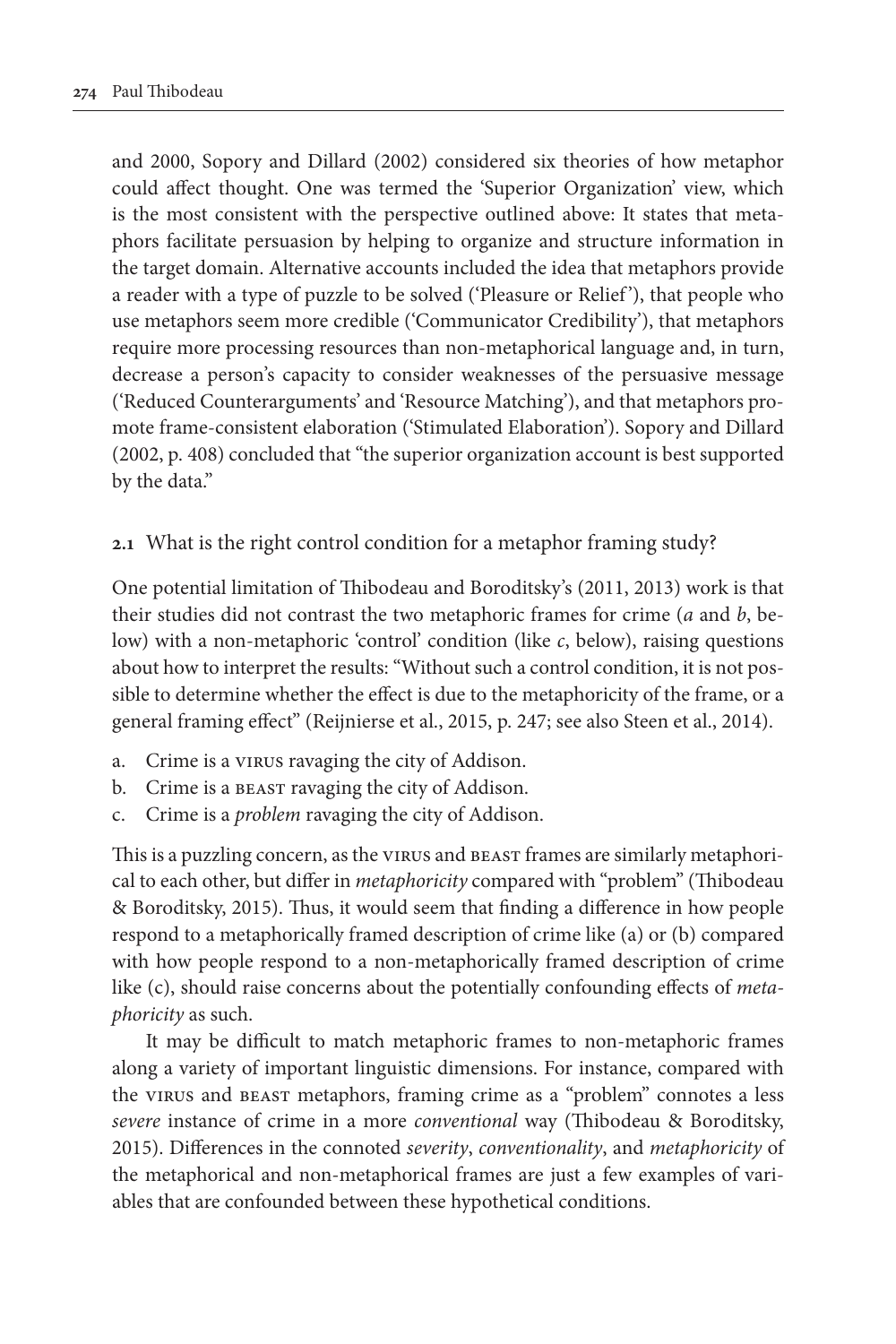The virus and beast frames, on the other hand, connote similarly *severe* instances of crime and with similarly *conventional* and *metaphorical* language [\(Thibodeau & Boroditsky, 2015](#page-20-6)). By matching two metaphoric frames along these dimensions (i.e., controlling for the potentially confounding influence of these factors), Thibodeau and Boroditsky ([2011](#page-20-4), [2013](#page-20-5)) can more confidently infer that differences in the structural entailments of the metaphors (i.e., participants' schematic knowledge of how to address literal virus and beast problems) influenced how people thought about crime in their studies.

In sum, comparisons between metaphorically framed conditions license qualitatively different kinds of inferences than comparisons between metaphoric and non-metaphoric frames. If an experiment found that people were more inclined to support social reform after reading about a crime virus than a crime "problem", then it would be difficult to infer whether such a difference resulted from a specific feature of the virus frame, or a general difference in *metaphoricity* (or *valence* or *conventionality*) between virus and "problem." Variance along one dimension (e.g., *valence*, *metaphoricity*, *conventionality*) may lead to a difference between the virus and "problem" descriptions, whereas a different source of variance (e.g., in the conceptual entailments of the metaphors) may lead to a difference between the virus and beast descriptions.

Comparing metaphor frames with non-metaphoric counterparts can also be informative, however. If the goal of a public messaging campaign were to promote support for social reform, it might be valuable to compare a virus frame to a discussion of crime as a "problem" in order to answer the question: Is a particular way of talking about crime more likely to elicit support for reform-oriented interventions? But comparing these conditions is less informative in the context of thinking about *how* metaphoric structure influences thought. Diverse sources of variability between metaphorical and non-metaphorical frames makes it is difficult to infer why people might respond one way to a metaphorical frame and another way to a non-metaphorical frame.

#### **2.2** Statistical power

A practical concern is also introduced when a non-metaphorical condition is included. Given the moderate effect size elicited by metaphor framing studies, in general (*r* = .07; [Sopory & Dillard 2002\)](#page-20-3), and for this specific contrast (a crime virus vs. a crime beast), relatively large sample sizes are needed to test for statistically significant differences between the conditions.

As noted above, Thibodeau and Boroditsky ([2011,](#page-20-4) [2013\)](#page-20-5) found that manipulating the frame for crime led to shifts in the order of 10 percentage points in a dichotomous judgment about how to approach crime-reduction. This shift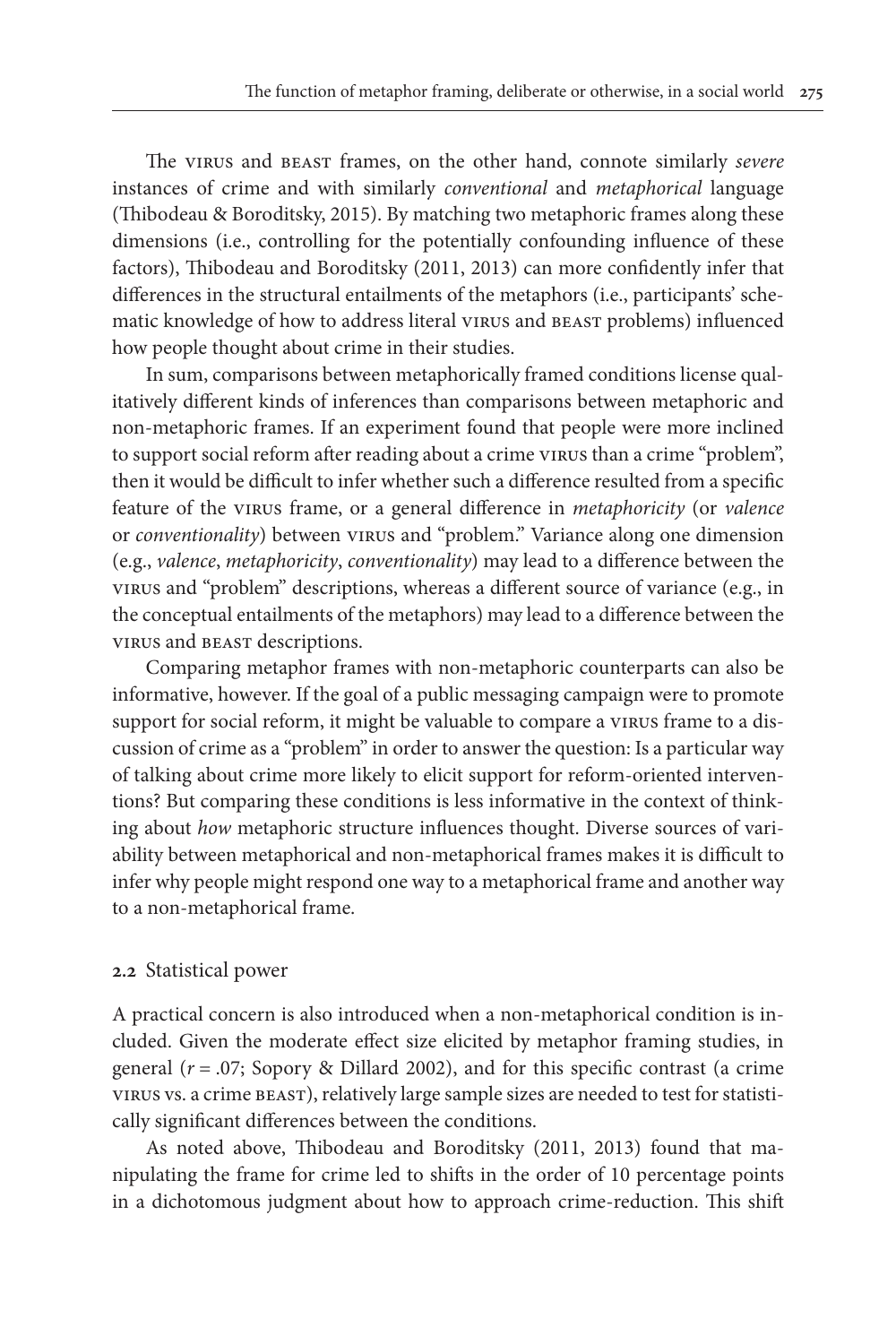corresponds to an effect size of about .15 (Cramer's *V*). With *β* set to .8 and *α* to .05, a power analysis reveals that about 150 to 200 participants should be included in each condition of the sample in order to find a reliable influence of the frames – when contrasting a crime virus to a crime beast.

If one expects a non-metaphorical framing condition to elicit an intermediate level of support for the policy interventions, as was predicted by [Steen et al.,](#page-20-0)  [\(2014\)](#page-20-0), then one is testing for even smaller effects – in the order of 5 percentage points. Such tests would require a substantially larger sample (see [Thibodeau &](#page-20-6)  [Boroditksy, 2015](#page-20-6)).

# **2.3** Extended metaphor

Both of these issues – identifying the right control condition and sampling with sufficient power – apply to studies of extended metaphor. Comparing a condition that does not instantiate a metaphor with conditions that vary in the dosage of a given metaphor confound *metaphoricity* (and *valence*, and *conventionality*, and other linguistic dimensions) with metaphor *extendedness* (i.e., instantiating a given metaphor throughout a description of a target issue, as opposed to a single or more limited use of the metaphor). For instance, consider the pair of experiments reported by [Reijnierse et al. \(2015\)](#page-19-0) (see [Table 1](#page-6-0)).

In Experiment 1, participants either read about a crime "problem" or a crime virus. If participants read about a crime virus, they encountered 1, 2, 3, or 4 sentences that included metaphoric language likening crime to a virus. In Experiment 2, participants either read about a crime "problem" or a crime beast. If participants read about a crime beast, they encountered 1, 2, 3, or 4 sentences that included metaphoric language framing crime as a beast.

As a metaphor is *extended* to more sentences in the report, the report becomes more *metaphorical* overall, making potential differences between conditions tricky to interpret. Imagine people responded to a crime report with four virus sentences in one way and to a crime report with only one virus sentence in another way. What could we infer about the cause of such a difference? It might be the result of specific features of the *extended* virus frame *per se,* or a general difference in *metaphoricity* or *valence* or *tone* between conditions. Further, to be able to reliably test for differences between each of these conditions, an extremely large sample is needed. Below, I re-analyze data from [Reijnierse et al.'s \(2015\)](#page-19-0) study to address some of these concerns.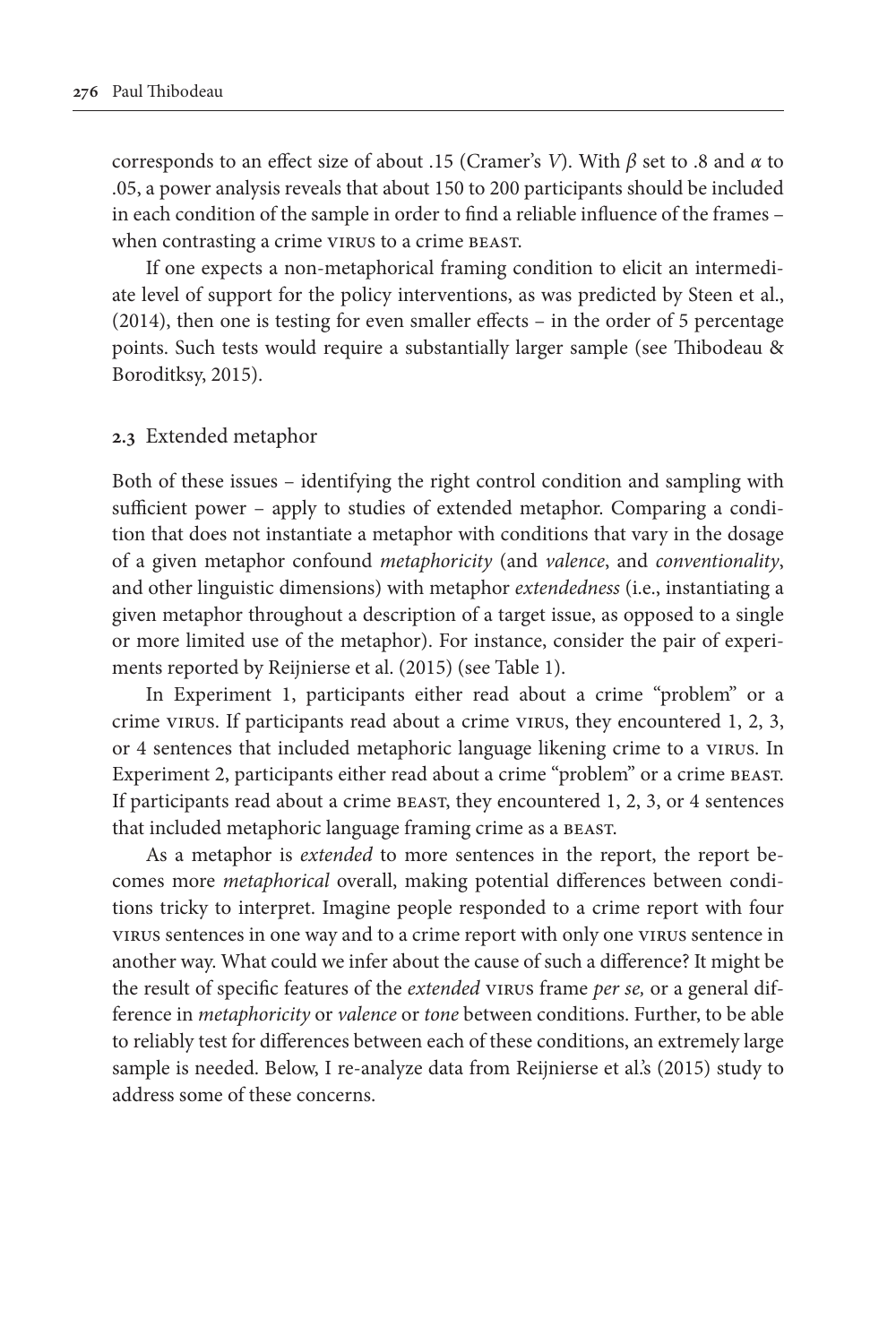<span id="page-6-0"></span>**Table 1.** Overview of [Reijnierse et al. \(2015\)](#page-19-0)'s methods and results

| <b>Task</b>     | Participants read a description of crime and then rated support for policy<br>interventions designed to reduce crime.                                                                                                                                                                                                                       |
|-----------------|---------------------------------------------------------------------------------------------------------------------------------------------------------------------------------------------------------------------------------------------------------------------------------------------------------------------------------------------|
| Manipulation    | Crime framed as a "problem" or VIRUS (Experiment 1); Crime framed as a<br>"problem" or BEAST (Experiment 2). If crime was framed metaphorically (as<br>a VIRUS or BEAST), then metaphoric language was used in (extended to) 1, 2,<br>3, or 4 sentences of the crime report.                                                                |
| <b>Measures</b> | Attitudes toward reform- and enforcement-oriented policy interventions (4<br>items per policy type, each rated on a 1-7 scale, averaged into one measure<br>of support for reform-oriented policy support and one measure of support<br>for enforcement-oriented policy support).                                                           |
|                 | Reform-oriented policies<br>1.                                                                                                                                                                                                                                                                                                              |
|                 | Reform education practices<br>a.                                                                                                                                                                                                                                                                                                            |
|                 | Create after school programs<br>b.                                                                                                                                                                                                                                                                                                          |
|                 | Expand economic welfare programs<br>C <sub>1</sub>                                                                                                                                                                                                                                                                                          |
|                 | Create jobs<br>d.                                                                                                                                                                                                                                                                                                                           |
|                 | Enforcement-oriented policies<br>2.                                                                                                                                                                                                                                                                                                         |
|                 | Increase prison sentences<br>a.                                                                                                                                                                                                                                                                                                             |
|                 | b. Increase street patrols                                                                                                                                                                                                                                                                                                                  |
|                 | c. Punish criminals faster                                                                                                                                                                                                                                                                                                                  |
|                 | d.<br>Set higher maximum penalties                                                                                                                                                                                                                                                                                                          |
| Prediction      | As the report is infused with extended metaphoric language, participants<br>will be more inclined to support the frame-consistent policy interventions<br>(reform on VIRUS; enforcement on BEAST).                                                                                                                                          |
| <b>Results</b>  | Null effect in both experiments.                                                                                                                                                                                                                                                                                                            |
| Interpretation  | The relationship between the frames and policy interventions is insufficiently<br>specified by the metaphor (i.e., "the distance between the task of rating the<br>effectiveness of policy measures and our research question of investigat-<br>ing whether a metaphorical framing effect takes place might have been<br>too big"; p. 260). |

# **3. Analysis 1: Comparing metaphor frames**

# **3.1** Methods

[Reijnierse et al. \(2015\)](#page-19-0) conceptualized their study as two separate experiments: one tested the effect of extending a virus frame for crime; the other tested the effect of extending a beast frame for crime. Data from approximately 400 participants were collected for each study (i.e. 800 in total), roughly evenly distributed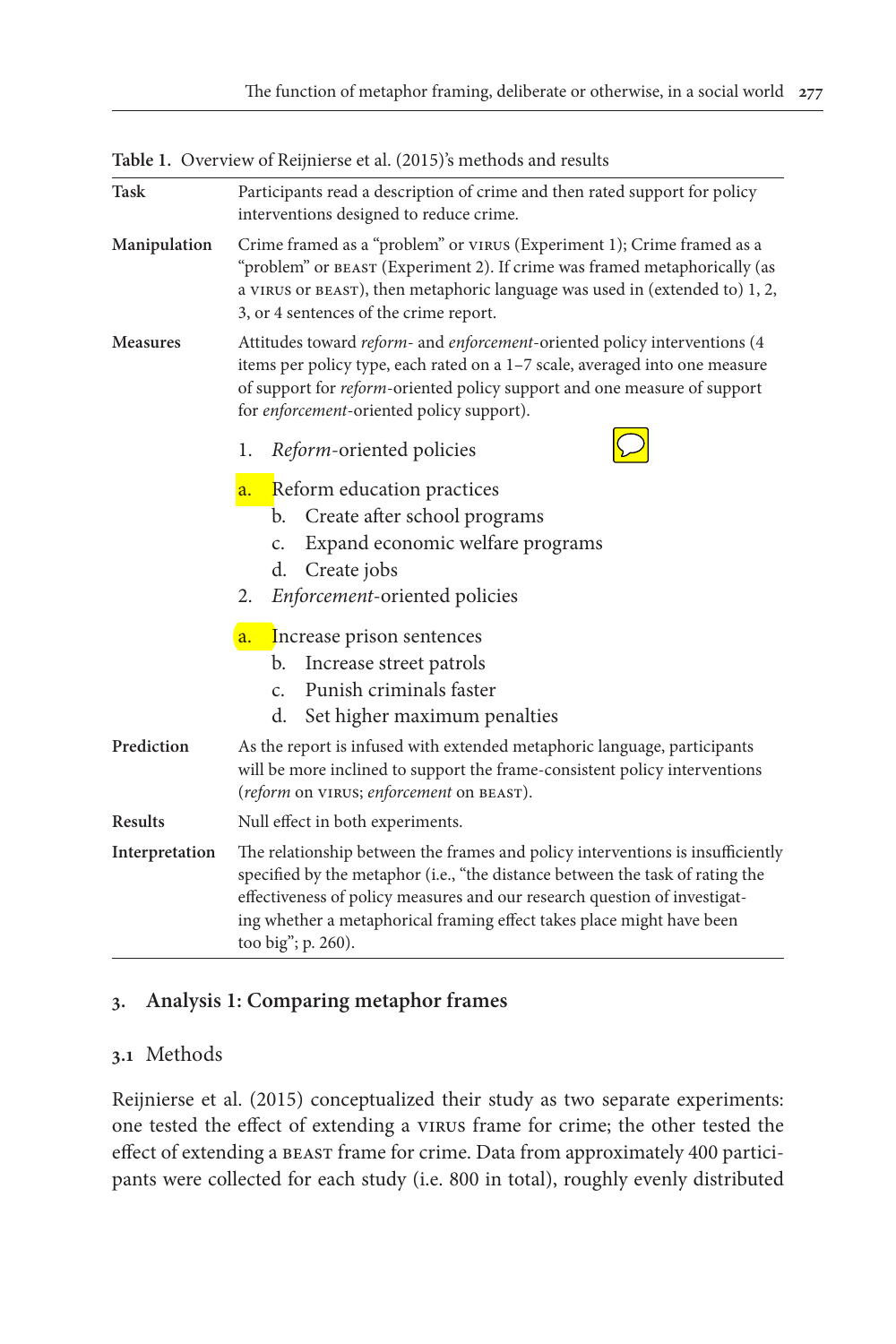into five conditions in each experiment: with 0, 1, 2, 3, or 4 sentences that included a given metaphor. For the reasons described above, I will compare data from the virus condition with data from the BEAST condition, rather than analyze the data from these conditions separately. Applying the same inclusion criteria as [Reijnierse et al. \(2015\)](#page-19-0); that participants live in the US, have a good performance rating and spent at least 5 seconds (but less than 60 seconds) reading the report; leaves data from 715 participants for analysis.

Of note, [Reijnierse et al. \(2015\)](#page-19-0) do present a power analysis, which informed their decision about how many participants to include. This is a laudable approach. They found that 305 participants were needed in each experiment to find a reliable effect ( $\beta$  = .8,  $\alpha$  = .05), given a medium effect size (.25). There is, however, a concern with their method of conducting this analysis, since it was not grounded in prior work on metaphor framing. Effect sizes in metaphor framing studies tend to be more moderate than what was predicted (in the range of .07 to .15; [Sopory](#page-20-3)  [& Dillard, 2002;](#page-20-3) [Thibodeau & Boroditsky, 2011,](#page-20-4) [2013\)](#page-20-5). Thus, contrasting the effects of the frames against one another addresses two concerns: It is better suited to answering questions about *how* metaphors influence thought and affords more statistical power to detect these effects.

In the analysis below, I treat some of the variables differently than how they were treated by [Reijnierse et al. \(2015\)](#page-19-0). First, as noted above, I compare the two metaphor framing conditions to each other, treating this comparison as a betweensubjects factor. Second, I treat metaphor *extendedness* as a manipulation of a continuous variable, with structured variability in the degree to which the metaphor was used. [Reijnierse et al. \(2015\)](#page-19-0) analyzed this variable as a nominal factor. Third, I analyze support for the *reform-* and *enforcement-oriented* policies in a single omnibus test. Policies were analyzed separately by [Reijnierse et al. \(2015\).](#page-19-0) Since ratings of support for these policies were related to one another – both conceptually and empirically,  $r(713) = -.229$ ,  $p < .001$  – and measured within-subjects, they should be analyzed as a within-subjects factor [\(Howell, 2012](#page-19-9)).

# **3.2** Results

If extending the virus frame increases support for *reform-oriented* policies and extending the beast frame increases support for *enforcement-oriented* policies, as [Reijnierse et al. \(2015\)](#page-19-0) predict, a mixed effect ANOVA model on ratings of policy support should reveal a statistically significant three-way interaction between the frames (treated as a between-subjects factor), metaphor *extendedness* (treated as a between-subjects scalar variable), and policy type (*reform* or *enforcement*; treated as a within-subjects factor). That is, people who read that crime is a virus, compared with people who read that crime is a beast, should support *reform*-*oriented*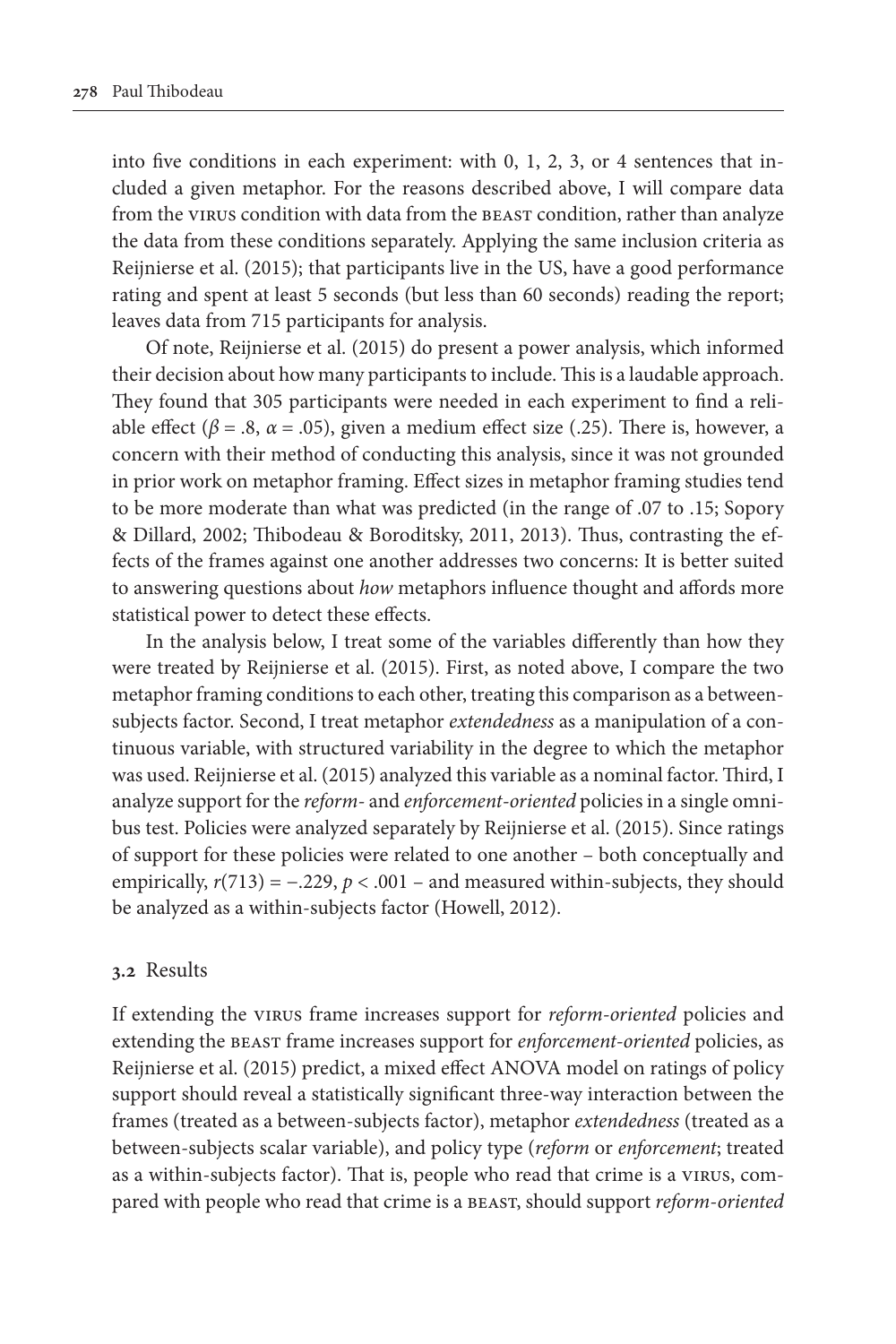policies (but not *enforcement-oriented* policies) more as the report is infused with virus language (and vice versa for the beast condition).

This is, in fact, what the analysis revealed,  $F(1, 1421) = 4.111$ ,  $p = .043$  (see [Figure 1\)](#page-8-0). Consistent with prior work and a modified version of [Reijnierse et al.](#page-19-0)  [\(2015\)](#page-19-0)'s hypothesis (that takes into consideration comparison between the conditions), support for the *reform-oriented* policies tended to increase as a function of how many times the virus frame was instantiated,  $r(352) = .088$ ,  $p = .097$ , while support for *enforcement-oriented* policies tended to increase as a function of how many times the BEAST frame was instantiated,  $r(359) = .123$ ,  $p = .019$ .



<span id="page-8-0"></span>**Figure 1.** Mean ratings of *reform* policies minus mean ratings of *enforcement* policies by metaphor frame and *extendedness* (the number of sentences in which the metaphor was used). Error bars denote standard errors of the mean differences.

In other words, people were more likely to support frame-consistent policies (virus and *reform*, beast and *enforce*) when the report included more metaphors,  $r(713) = .105$ ,  $p = .005$ . The number of metaphors included in the report did not influence support for frame-inconsistent policies (virus and *enforce*, beast and *reform*),  $r(713) = -.005$ ,  $p = .891$ .

The analysis also revealed two statistically significant main effects that are illustrated in [Figure 2](#page-9-0). Overall, participants were more likely to support *reformoriented* policies (*M* = 5.39, *SD* = 1.06) over *enforcement-oriented* ones (*M* = 4.85, *SD* = 1.39),  $t(714)$  = 7.519,  $p < .001$ , consistent with prior work (Thibodeau &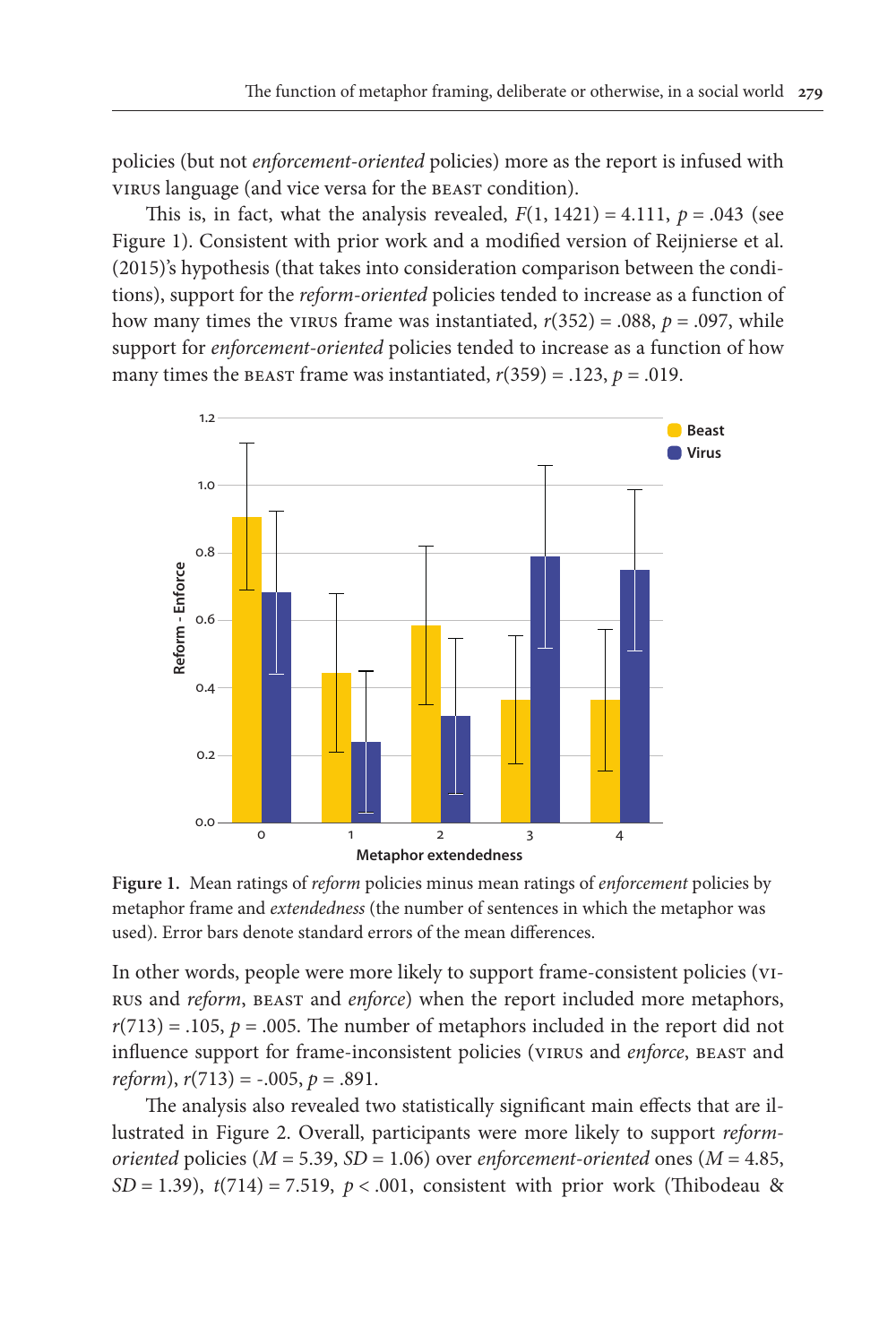[Boroditsky, 2011,](#page-20-4) [2013,](#page-20-5) [2015](#page-20-6)). Participants were also more likely to support either policy when the description included more metaphors,  $r(713) = .074$ ,  $p = .047$ . As noted by [Reijnierse et al. \(2015\),](#page-19-0) participants found the description more *vivid* when it included multiple instantiations of the metaphor, which may have elicited more forceful suggestions to implement policy reforms. Indeed, perceptions of the report's *vividness* were correlated with (averaged) ratings of policy support,  $r(713) = .183, p < .001.$ 



<span id="page-9-0"></span>**Figure 2.** Mean ratings of *reform*- and *enforcement*-oriented policies by metaphor frame and the metaphor *extendedness* (the number of sentences in which the metaphor was used). Error bars denote standard errors of the means.

Note that without comparing the effects of the two metaphor faming conditions, *vividness* is a confounding variable (unless it is the mechanism through which extended metaphors are thought to influence participants' policy judgments). Importantly, there was no interaction between the frame (VIRUS or BEAST) and metaphor *extendedness* (0–4) on ratings of *vividness*,  $F(1, 711) = 1.111$ ,  $p = .292$ , suggesting that the *vividness* of the two *extended* metaphor conditions increased at a similar rate. Therefore, comparing the effects of extending the virus metaphor with the effects of extending the BEAST metaphor controls for the general relationship between *extended* metaphor and text-*vividness*.

There were subtle differences in how the materials for the VIRUS and BEAST conditions were designed and presented to participants. These differences may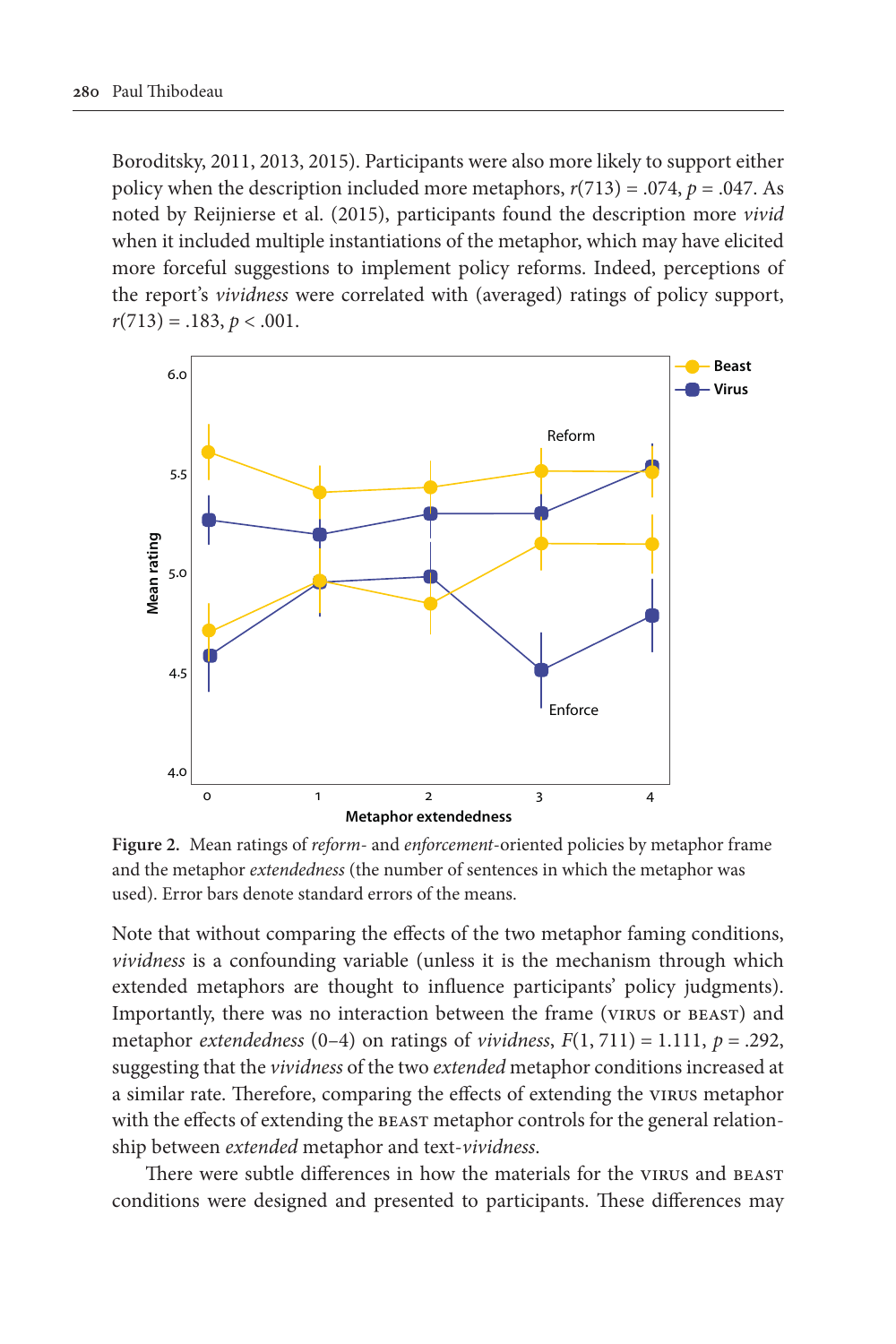account for certain patterns of results, but do not account for the three-way interaction. For instance, the order in which participants answered questions about the policy interventions differed between conditions: in the virus version, participants rated support for *reform-oriented* policies before rating support for *enforcement-oriented* policies; the opposite order was presented to participants in the beast version. This change does not seem to explain why people tended to prefer the *reform-oriented* policies more as the description was infused with virus metaphors, or why people tended to prefer the *enforcement-oriented* policies more as the description was infused with BEAST metaphors. Similar reasoning applies to the other notable difference between the virus and beast versions of the study: participants who read about a crime virus were told that crime had been rising over a 10-year period, while participants who read about a crime BEAST were told that crime had been rising in the city over a 1-year period.

Thus, when the metaphor framing conditions are contrasted against one another, policy approaches are treated as a within-subjects measure, and the number of metaphor instantiations is modeled as a scalar variable rather than a nominal variable, the data show the pattern predicted by [Reijnierse et al. \(2015\)](#page-19-0), which is consistent with prior work [\(Thibodeau & Boroditsky, 2011,](#page-20-4) [2013,](#page-20-5) [2015\)](#page-20-6).

# **3.3** Discussion

One interpretation of this result is that extended metaphors are more influential than a single (or more limited) instantiation of a metaphor – in line with the hypothesis offered by [Reijnierse et al. \(2015\).](#page-19-0) However, without qualification, such a conclusion would obscure important nuances of *how* metaphors shape thought. By imposing a structure on the target domain, metaphors influence how people interpret and represent information about that domain (Lakoff & Johnson, 2008; [Sopory & Dillard, 2002;](#page-20-3) [Thibodeau & Boroditsky, 2011\)](#page-20-4).

It is no accident that metaphors seem to play an especially prominent role in how people think about abstract concepts like time [\(Boroditsky, Fuhrman, &](#page-18-1)  [McCormick, 2011;](#page-18-1) [Clark, 1973;](#page-18-2) [Traugott, 1978](#page-20-7)). People have some direct experience of domains like time, justice, and anger, but these experiences are consistent with multiple representational structures ([Boroditsky, 2000](#page-18-0); [Clark, 1973](#page-18-2); [Gibbs, 1996](#page-18-3); [Kövecses, 1986;](#page-19-10) Lakoff & Johnson, 2008; [Traugott, 1978\)](#page-20-7).

The dynamic relationship between source and target domains means that a given metaphor can be made more influential by surrounding it with information that is more susceptible to being shaped, or by using the metaphor in a way that better situates this information within the structure of the source domain [\(Black,](#page-18-4)  [1962;](#page-18-4) [Gentner, 1983;](#page-18-5) [Thibodeau, 2016](#page-20-8)).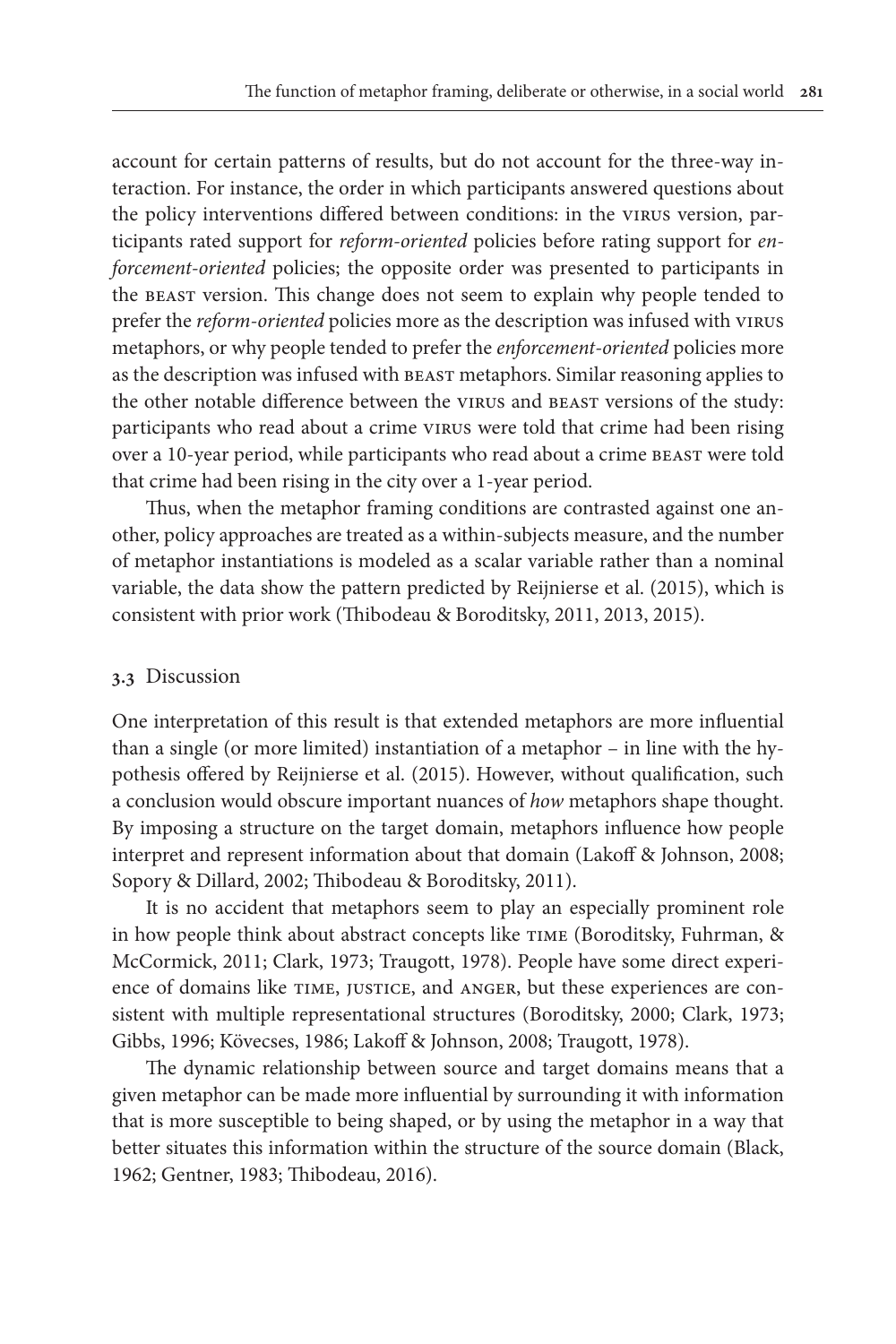Some descriptions of crime are probably not susceptible to the influence of a metaphor frame. If a crime report detailed the systematic failure of police to do their job, thereby causing an increase in crime, participants would probably suggest that the city hire better police officers, regardless of whether crime was framed as a virus or a beast. Some degree of ambiguity is needed in order for the structure of a metaphorical source domain to serve a function.

How information is situated within the frame also matters. As [Thibodeau and](#page-20-4)  [Boroditsky \(2011\)](#page-20-4) showed, presenting a metaphor frame at the end of a crime report did not influence suggestions for addressing crime. This is because people seek to resolve ambiguity in real time [\(Bever, 1970](#page-18-6)); metaphor frames do not seem to reshape representations that have already been established. When the metaphor is presented early, on the other hand, people use the structure it provides to construct an on-line representation of the issue (cf. [Bransford & Johnson, 1972](#page-18-7)).

Factors like the *novelty* and *aptness* of the metaphor may also moderate its influence [\(Bowdle & Gentner, 2005](#page-18-8)). Saying that crime is "feral and predatory" may represent a particularly *novel* instantiation of a beast metaphor for crime and lead people to use the structure provided by the source domain more explicitly. On the other hand, saying that crime is a "monkey" may not provide any structure at all because describing crime as a monkey is not particularly *apt* (cf. [Glucksberg, 2001](#page-18-9)).

[Reijnierse et al.'s \(2015\)](#page-19-0) stimuli illustrate both of these points: that ambiguity is important and that the way ambiguity is resolved depends on how the frame is presented. For instance, the non-metaphorical sentence, "We need a new *policy* to make our city *secure*" may actively encourage participants to suggest hiring more police officers or to increase prison sentences by using the word "security," even if the first sentence of the report frames crime as a virus (i.e., in some cases, the nonmetaphoric language is not susceptible to being shaped by the metaphor frame).

On the other hand, substituting the non-metaphorical, "[Crime] is *unpredictable* and *serious* … We need to *stop* it" with the beast-metaphorical, "[Crime] is *feral* and *predatory* … We need to *trap* it," may import additional structure from the source domain. In this case, the metaphor is *more* suggestive of a specific frame-consistent inference: that the city needs to capture and contain criminals (i.e., the metaphoric language is not only more susceptible to being shaped but also contributes to a frame-consistent interpretation).

Therefore, an alternative interpretation of the finding is that as the descriptions became more metaphoric, they afforded participants more opportunities to construe the issue in a way that was consistent with the frame (i.e., to use their schematic knowledge of how to address a literal virus *infecting* or beast *preying* on a community). In some cases this was because the metaphoric substitutions were *less* suggestive of particular policy responses (e.g., replacing "security" with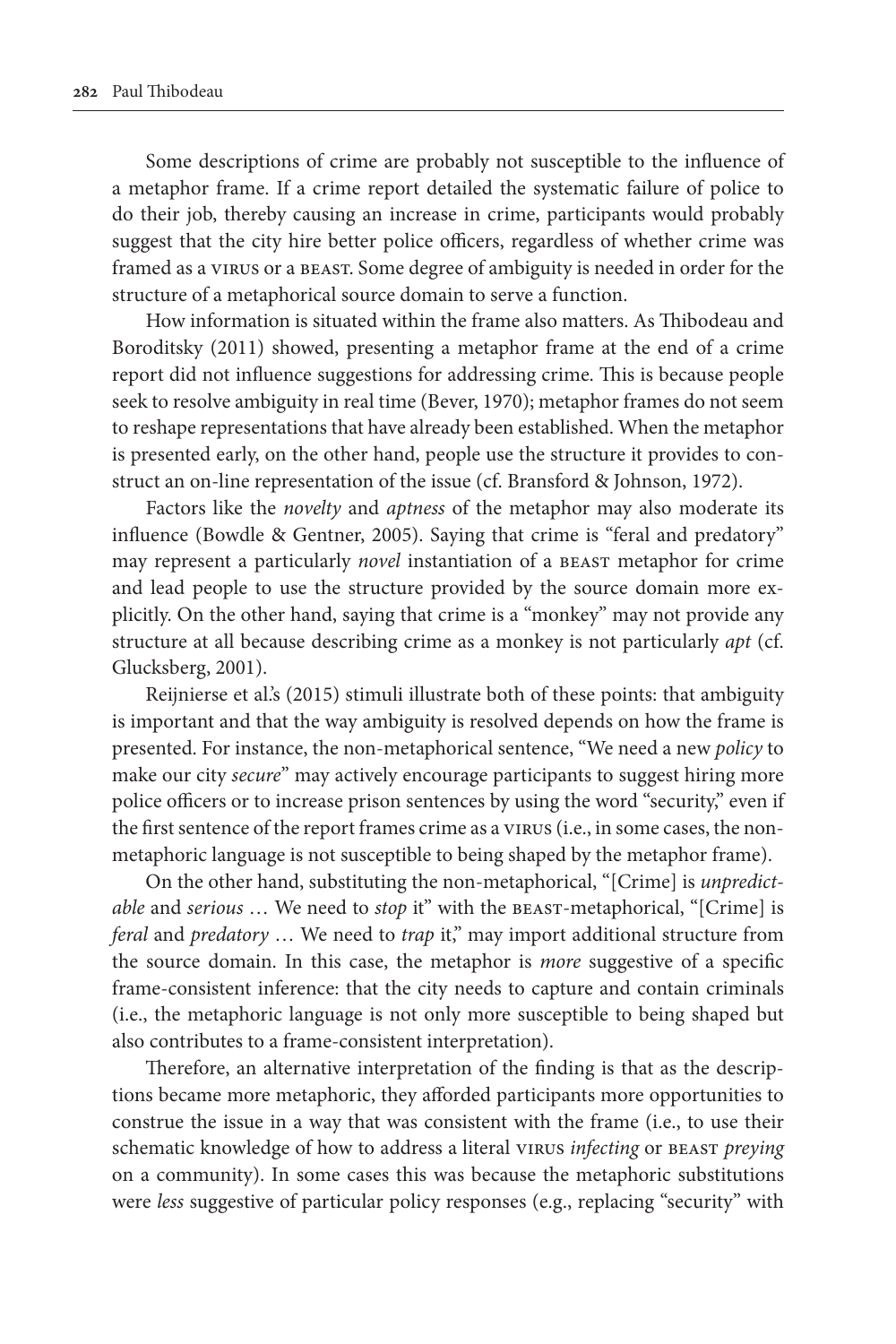"immune"). In other cases it was because the metaphoric substitutions were *more* suggestive of particular policy responses (e.g., replacing "serious" and "stop" with "predatory" and "trap").

Simply distinguishing between a frame that is metaphorical or not, or a passage that contains a single metaphor or multiple metaphors fails to account for how information is processed and used by people to communicate with one another ([Clark, 1996](#page-18-10); [Gibbs, 2013;](#page-18-11) [Rumelhart, 1979](#page-20-9)). In other words, the design of the stimulus materials fails to account for the social-pragmatic dimension of metaphor processing.

# **4. Deliberate Metaphor Theory**

Deliberate Metaphor Theory (DMT) encourages consideration of the communicative context in which metaphors are encountered ([Krennmayr, 2011;](#page-19-11) [Steen, 2008](#page-20-1), [2011,](#page-20-10) [2015](#page-20-11)). Unlike Conceptual Metaphor Theory (Lakoff & Johnson, 2008) or the Career of Metaphor Hypothesis [\(Bowdle & Gentner, 2005](#page-18-8)), which seek to explain how linguistic or conceptual structures influence metaphor processing, DMT emphasizes social-pragmatic factors – the "third dimension" of metaphor.

In one sense, the distinction between deliberate and non-deliberate metaphor is clear. Metaphors in education, advertising, politics, and science are sometimes invoked intentionally to explain the topics they describe. Speakers who employ them often make clear why they are useful for thinking. For instance, [Clark \(1996\)](#page-18-10)  invites readers of his work to think of language as a joint action by comparing it to "two people waltzing, paddling a canoe, playing a piano duet, or making love" (p. 3). [Clark \(1996\)](#page-18-10) does not stop here, however, and explains (p. 3):

> When Fred Astaire and Ginger Rogers waltz, they each move around the ballroom in a special way. But waltzing is different from the sum of their individual actions – imagine Astaire and Rogers doing the same steps but in separate rooms or at separate times. Waltzing is the joint action that emerges as Astaire and Rogers do their individual steps in coordination, as a couple. Doing things in language is likewise different from the sum of a speaker speaking and a listener listening. It is the joint action that emerges when speakers and listeners – or writers and readers – perform their individual actions in coordination, as ensembles.

It feels safe to say that [Clark \(1996\)](#page-18-10) is using this metaphor deliberately, since he has highlighted the general correspondence between conversing and dancing as well as several specific ways in which the two activities are similar. [Steen \(2015\)](#page-20-11)  cites a similarly clear example: "Imagine your brain as a house filled with lights. Now imagine someone turning off the lights one by one. That's what Alzheimer's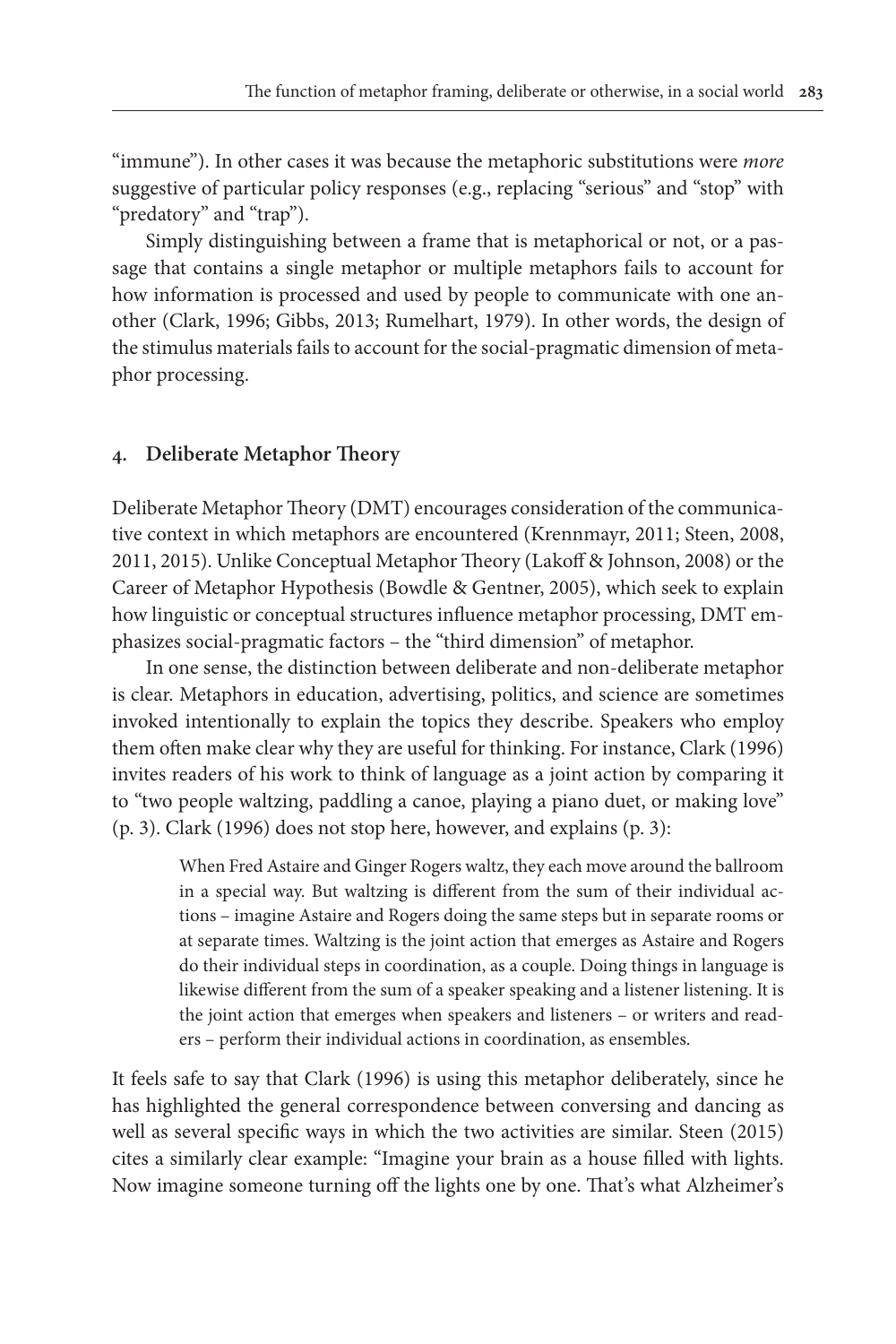disease does" (p. 1; originally from [Nash, 2000\)](#page-19-12). Like [Clark \(1996\)](#page-18-10), [Nash \(2000\)](#page-19-12)  has explicitly invited his readers to think of a topic metaphorically. The weight given to the metaphor in both cases, and the style in which they are written, suggests the use of these metaphors was deliberate. In contrast, when people say that they are *in* love or *on* time, they are probably not using container or spatial metaphors for a deliberate purpose. These are just conventional tropes ([Keysar, Shen,](#page-19-13)  [Glucksberg, & Horton, 2000](#page-19-13); but see [Thibodeau & Durgin, 2008](#page-20-12) and [Gibbs, 2011](#page-18-12), for evidence that even these kinds of metaphors influence how people think).

Steen [\(2008](#page-20-1), [2015](#page-20-11)) argues that listeners process deliberate uses of metaphor differently than non-deliberate uses of metaphor. DMT's central prediction is that processing deliberate metaphors requires more attentional resources because deliberate uses of metaphor are processed as comparisons (cf. [Gentner, 1983](#page-18-5)), rather than through a categorization mechanism (cf. [Glucksberg, 2001\)](#page-18-9).

On the surface, it would seem that the distinction between the deliberate and non-deliberate use of metaphor would correspond to a distinction between deliberate (conscious, effortful) and non-deliberate (heuristic) processing of metaphor. However, this interpretation is explicitly negated [\(Steen, 2015](#page-20-11), p. 3): "even though attention and comparison are here intentional in that they construct an appropriate meaning for the utterance, this does not imply that attention and comparison are conscious. It does not imply that they require deliberation either … deliberate metaphor is not the same as deliberative metaphor." Instead, Steen favors a more limited claim that processing deliberately-used metaphors "can afford further post-comprehension processes such as recognition, interpretation and appreciation" (cf. [Chun & Turk-Browne, 2007](#page-18-13)).

An aspect of this prediction can be tested with data collected by [Reijnierse](#page-19-0)  [et al. \(2015\).](#page-19-0) At the end of the study, participants were told, "The report you read contained the sentence: 'Crime is a .'"; participants were asked to fill in the blank. Support for DMT's prediction would be found if people were more likely to remember the metaphor frame in conditions where it had been instantiated more frequently, since extending a metaphor is thought to signal its deliberate use. In other words, a guiding assumption of the design of [Reijnierse et al. \(2015\)'](#page-19-0)s materials was that "extended metaphor constitutes a case of deliberate metaphor" (p. 247) and the primary prediction of DMT is that people should be better able to remember deliberate uses of metaphor.

# **5. Analysis 2: Were people more likely to remember extended metaphors?**

To analyze whether metaphor *extendedness* affected metaphor recall, I computed the proportion of participants who recalled the 'correct' metaphor frame (i.e.,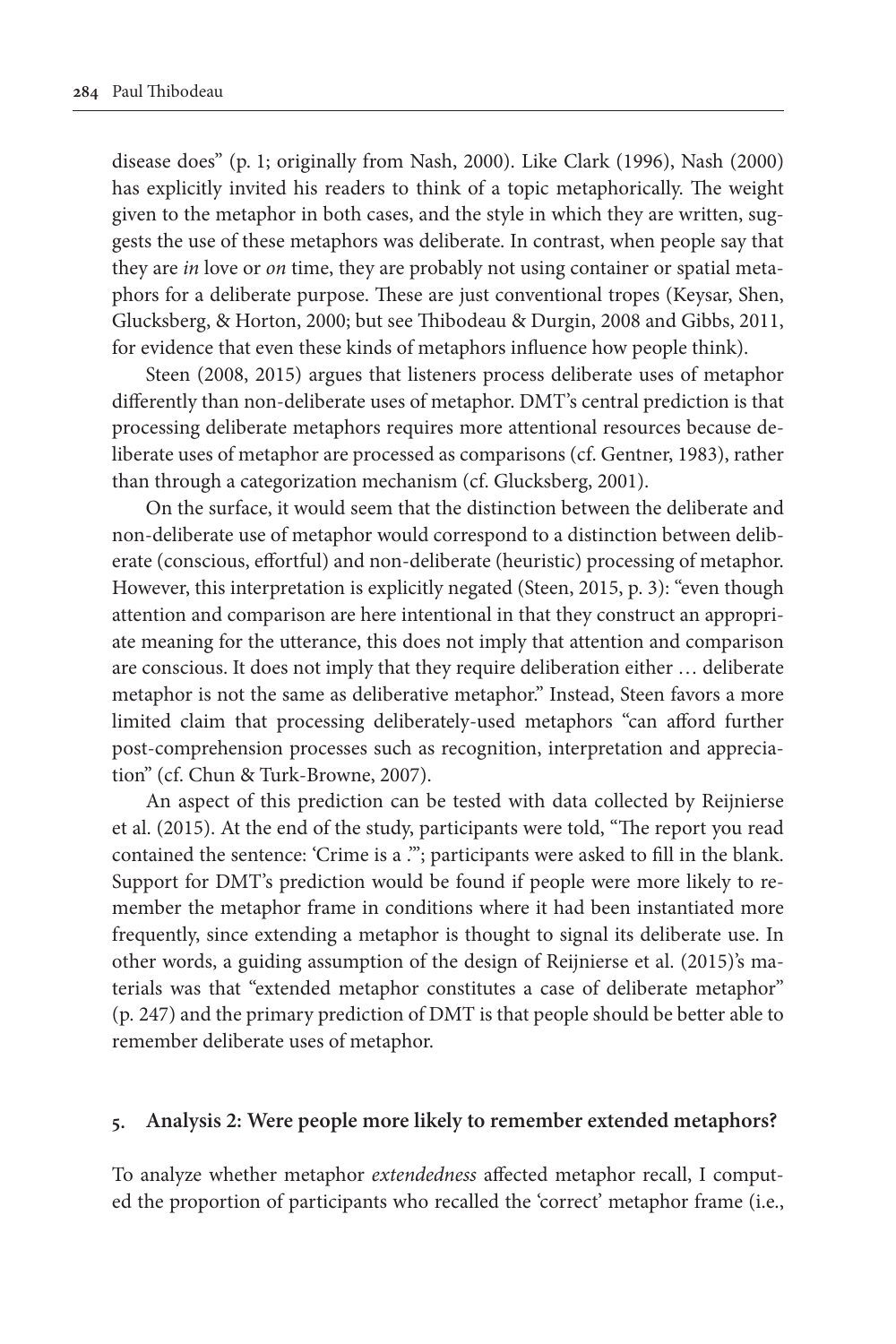"virus" or a synonym like "disease" for the virus condition; "beast" or a synonym like "predator" for the BEAST condition). Then I tested whether rates of correct recall differed as a function of how many times the metaphor was used (in 1, 2, 3, or 4 sentences). [Figure 3](#page-14-0) shows that the majority of participants in all conditions remembered the frame  $(84.6\%, 95\%CI = [.831, .861])$ , and that recall was not affected by metaphor *extendedness*.



<span id="page-14-0"></span>**Figure 3.** Mean recall for the metaphor frame by framing condition and metaphor *extendedness* (the number of sentences in which the metaphor was used). Error bars denote *95%CIs*.

A logistic regression model with the number of sentences that included a metaphor as a continuous predictor revealed no significant differences in rates of recall as a function of metaphor *extendedness*,  $\chi^2(1) = 1.012$ ,  $p = .31421$  ( $B = .105$ ,  $SE = .105$ ,  $p = .315$ ). There was also no effect of the metaphor frame on recall,  $\chi^2(1) = 0.325$ , *p* = .569, or an interaction between the metaphor frame and metaphor *extendedness* on recall,  $\chi^2(1) = 0.718$ ,  $p = .397$ .

# **5.1** Discussion

Using data collected by [Reijnierse et al. \(2015\),](#page-19-0) I tested a prediction of Deliberate Metaphor Theory: that instantiating a metaphor more often would make people more likely to remember it, because DMT posits that deliberate metaphors will be processed with more attention, and enhance encoding. In contrast to what the

<span id="page-14-1"></span>**<sup>1.</sup>** The deviance between the models (i.e., difference in likelihood ratios) is reported as an index of model fit: model deviance approximates a  $\chi^2$  distribution with the number of added parameters as its degrees of freedom [\(Menard, 2002\)](#page-19-14).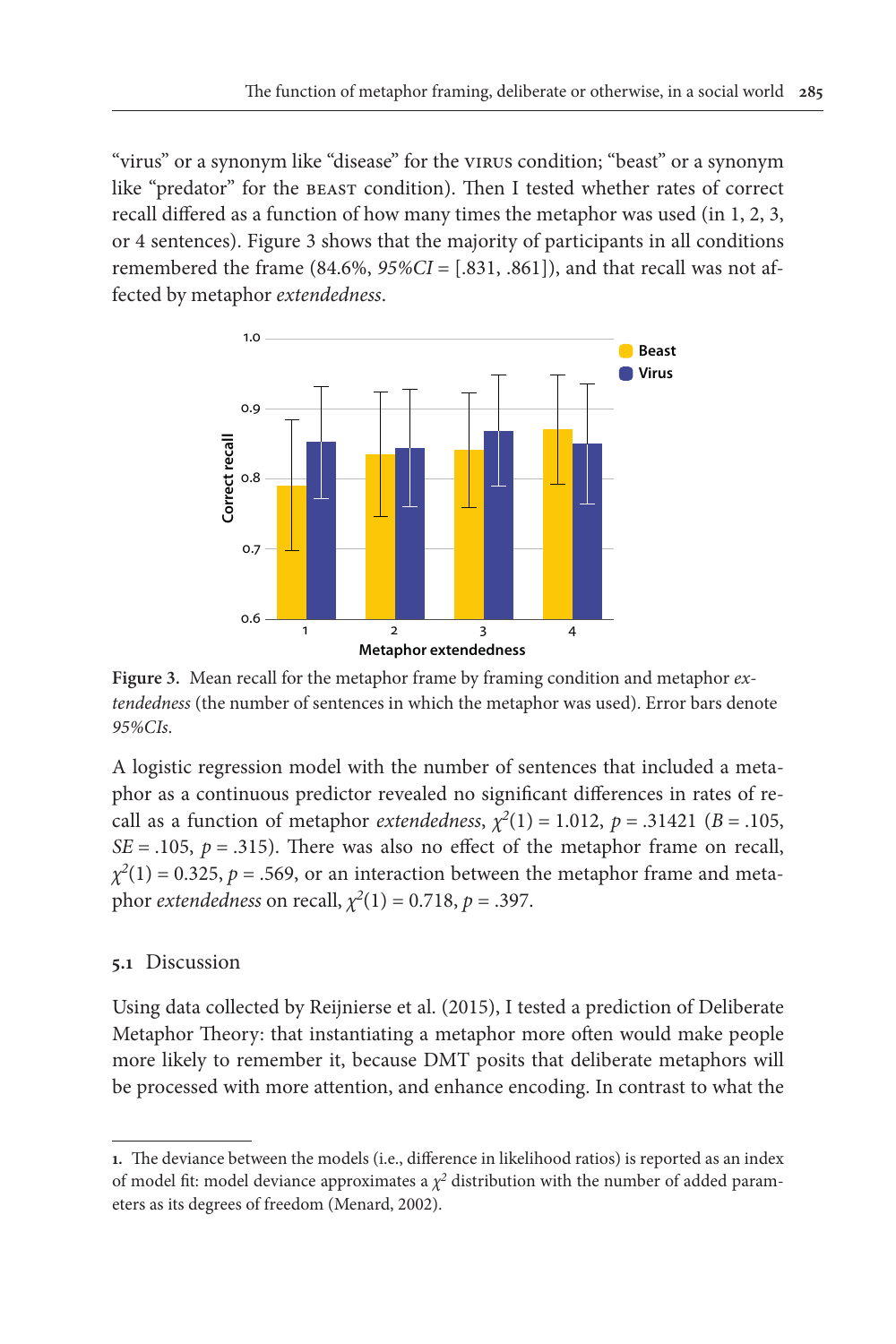theory predicts (and a core assumption of the design of the experiment), manipulating the degree to which the metaphor was extended had no impact on how likely people were to remember it.

The rate of recall in the present study was notably higher than what has been found in prior work using a similar paradigm. For instance, [Thibodeau](#page-20-5)  [and Boroditsky \(2013\)](#page-20-5) found that 47% (*95%CI* = [.427, .512]) of participants remembered the metaphor frame they were exposed to; [Steen et al. \(2014\)](#page-20-0) found that 72% (*95%CI* = [.670, .764]) of participants remembered the metaphor frame they were exposed to (among the 350 participants in the replication conditions of Experiment 4).

One possibility is that the way the report was introduced made the metaphor sufficiently memorable and led to a ceiling effect [\(Howell, 2012\)](#page-19-9). In contrast to past work, participants in [Reijnierse et al. \(2015\)'](#page-19-0)s study were told about the crime problem from the perspective of the city's mayor, "In his latest speech, Mayor Smith of the city of Addison announced that crime has steadily increased in his city over the past 10 years/year. Smith said: 'Crime is a …'" Presenting the report as a quotation or as the view of a politician may affect how people process the passage. In other words, the report may contain a variety of social-pragmatic cues that promote close reading. These cues may have overshadowed a potential influence of the extended metaphor.

Another possibility is that simply extending a metaphor, without drawing explicit attention to it (e.g., "think about language as a dance"; "imagine your brain as a house filled with lights"), is not sufficient for people to process the metaphor as deliberate.

The latter possibility, that people may not recognize extended metaphor as deliberate, represents a fundamental challenge to DMT (see, e.g., [Gibbs, 2015a](#page-18-14), [2015b](#page-18-15); [Steen, 2015](#page-20-11)). Can we measure whether a person used a metaphor deliberately or not? What linguistic structures or social cues reliably signal the use of deliberate metaphor? Are listeners sensitive to these signals?

Of note, prior work found no difference in the efficacy of the metaphor framing manipulation as a function of whether participants remembered the frame (i.e., both people who remembered the frame and those who did not were influenced by the metaphor; [Thibodeau & Boroditsky, 2013\)](#page-20-5), which raises additional questions about the value of distinguishing between deliberate and non-deliberate uses of metaphor.

At a high-level, DMT makes an important point: that more attention should be paid to social-pragmatic factors in metaphor processing. However, in its current form, it may be more appropriate to think of DMT as a suggestion for researchers to consider these factors in greater detail, rather than as a scientific theory. This point applies to all areas of psycholinguistic research (e.g., [Clark, 1996](#page-18-10); [Gibbs,](#page-18-11)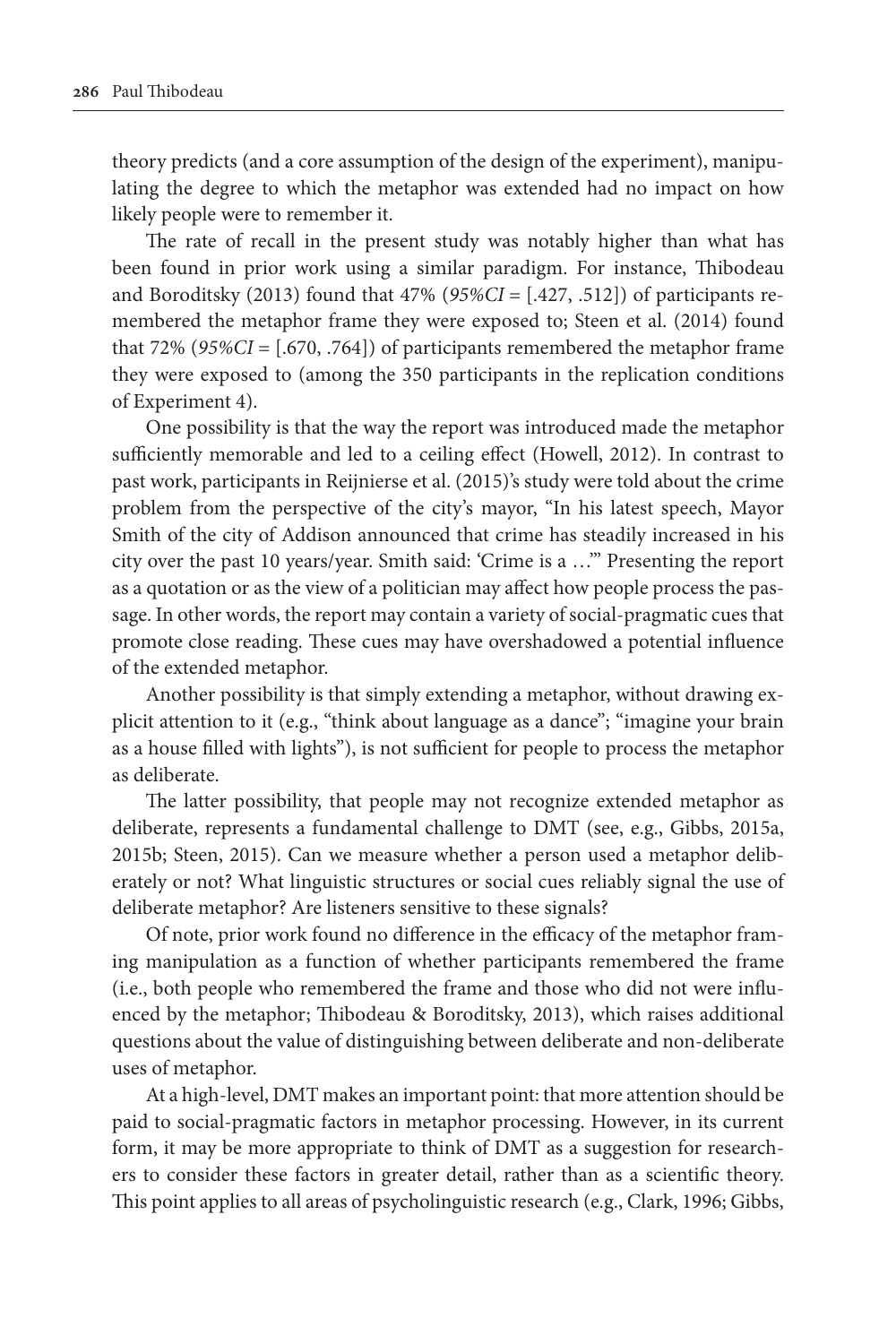[2013\)](#page-18-11). From my perspective, the biggest weakness of DMT as a theory is that it tries to use the mental state of a speaker as an explanatory variable: to explain how metaphors are processed by listeners in terms of the intentions of speakers, rather than in terms of more tractable variables like linguistic structures or social cues. Linguistic structures (extended metaphor) and social cues (an explicit appeal to think of a target domain through a metaphor) are thought to signal the deliberate use of metaphor, but are not the explanatory variables *per se* on the theory.

Consider an example that [Steen \(2015\)](#page-20-11) uses to argue for the validity of distinguishing between deliberate and non-deliberate uses of metaphor: sometimes people ask questions like, "Why did you use that metaphor?" (p. 1). The example is supposed to motivate an intuition that people sometimes use metaphors deliberately, since the question is appropriate in response to someone who explains Alzheimer's through a deliberate metaphor, but odd in response to non-deliberate metaphors like, "He's *in* love" or "She's *on* time."

The problem with the example, though, is that the question is posed by the listener to the speaker. In order for this question to arise, the listener must recognize that a metaphor was used. In addition, they probably perceive the use of the metaphor as deliberate, which is why they ask for clarification. This example, therefore, shows that listeners sometimes *think* metaphors are used deliberately – but not that speakers *use* metaphors deliberately. Since DMT does not seek to explain variability in metaphor processing in terms of the perceptions of listeners, this example is misleading. As stated, DMT seeks to explain variability in metaphor processing in terms of the intentions (mental states) of speakers.

Psychologists generally think of mental states as dependent variables, and mental states as hard to measure. People have a hard time introspecting on their own beliefs and intentions [\(Keysar & Bly, 1995](#page-19-15); [Nisbett & Wilson, 1977](#page-19-16)), and DMT does not seem to provide a method for addressing this challenge. Although there seem to be clear cases in which people use metaphors deliberately ("think about language as a dance"; "imagine your brain as a house filled with lights"), as well as cases in which people use metaphors non-deliberately (*in* love; *on* time), there is also a lot of middle ground between these extremes. For instance, in revising this paper, I noticed a number of metaphors that I had used in writing the paper (e.g., *grow* our knowledge, *middle ground*). But I don't know if I used them deliberately or not. Just as listeners may process a deliberately-used metaphor in a non-deliberate (not conscious or effortful) fashion, speakers may unwittingly use these structures and cues (e.g., extend a metaphor without realizing it).

Ultimately, it seems that the theory will have to appeal to linguistic structures and social cues as more tractable explanatory variables. Existing theories of metaphor processing like the Career of Metaphor Hypothesis ([Bowdle & Gentner,](#page-18-8)  [2005\)](#page-18-8) treat these signals as explanatory variables and have shown that they matter.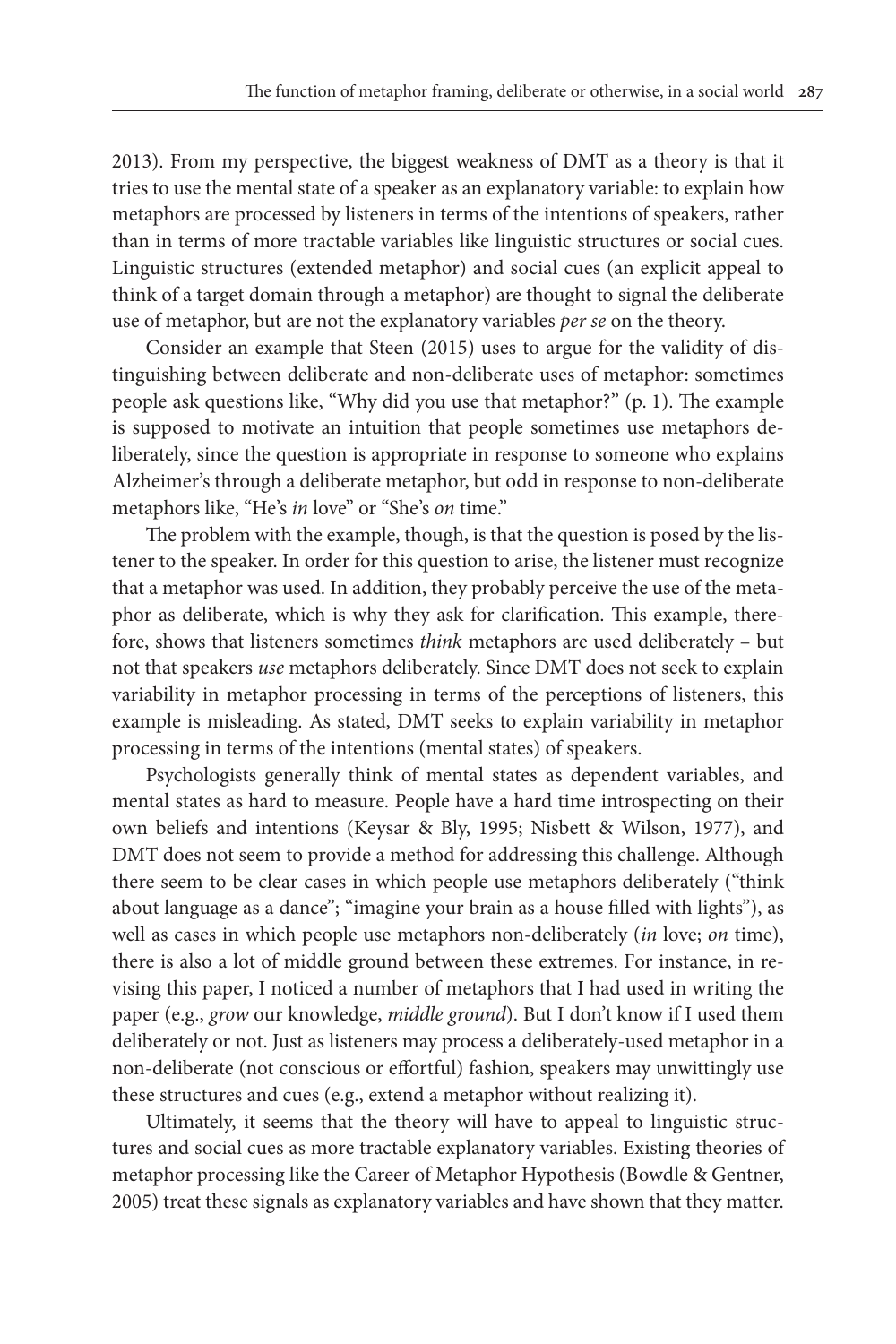For instance, people prefer simile form for novel comparisons (e.g., "The mind is *like* a kitchen") and metaphor form for conventional ones (e.g., "The mind is a computer"). People are also faster reading novel comparisons presented as similes and conventional comparisons presented as metaphors [\(Glucksberg & Keysar,](#page-18-16)  [1990\)](#page-18-16). This has been taken as evidence that people process novel metaphors as comparisons and conventional metaphors as class-inclusion statements [\(Bowdle](#page-18-8)  [& Gentner, 2005\)](#page-18-8).

One could imagine a parsimonious extension of existing theories of metaphor processing to address a multitude of social-pragmatic cues, as in: 'people are more likely to process metaphors as comparisons when the metaphor is novel *or* when the speaker explicitly invites the listener to compare the source and target domains.'

Of course, these structures and cues are used for a purpose. When a speaker deliberately encourages comparison between a source and target domain, they are encouraging a particular way of thinking about the target domain. In this way, DMT reminds us that linguistic structures have important functions because language is a joint action (like a waltz).

A number of important empirical questions emerge from thinking about language from a social-pragmatic perspective. To test these questions, it might be useful to distinguish between metaphor production and metaphor comprehension. With regard to the production of metaphor, one might ask: When do people think that they are using a metaphor deliberately? What linguistic structures and social cues correspond to a speaker's intuition? With regard to the comprehension of metaphor, one might ask: Are people sensitive to the linguistic structures and social cues that seem to signal a more deliberate use of metaphor? In what ways do these signals affect how people process and use metaphors? Addressing these questions may indeed grow our knowledge of how metaphors shape thought.

## **6. Conclusions**

A robust literature on metaphor framing supports the view that metaphors help to organize complex information, which shape the inferences that people make about the domains they are describing ([Sopory & Dillard, 2002;](#page-20-3) [Thibodeau & Boroditsky,](#page-20-4)  [2011,](#page-20-4) [2013](#page-20-5), [2015](#page-20-6)). For instance, people are more likely to support crime-reduction programs that emphasize social reform on a virus frame and more likely to support crime-reduction programs that emphasize enforcement on a BEAST frame.

These effects may also be explainable in terms of the intentions of speakers. People use metaphors deliberately because metaphors organize complex information in specific ways. Deliberate Metaphor Theory captures the intuition that people use metaphors purposefully, but DMT is not (yet) testable as a scientific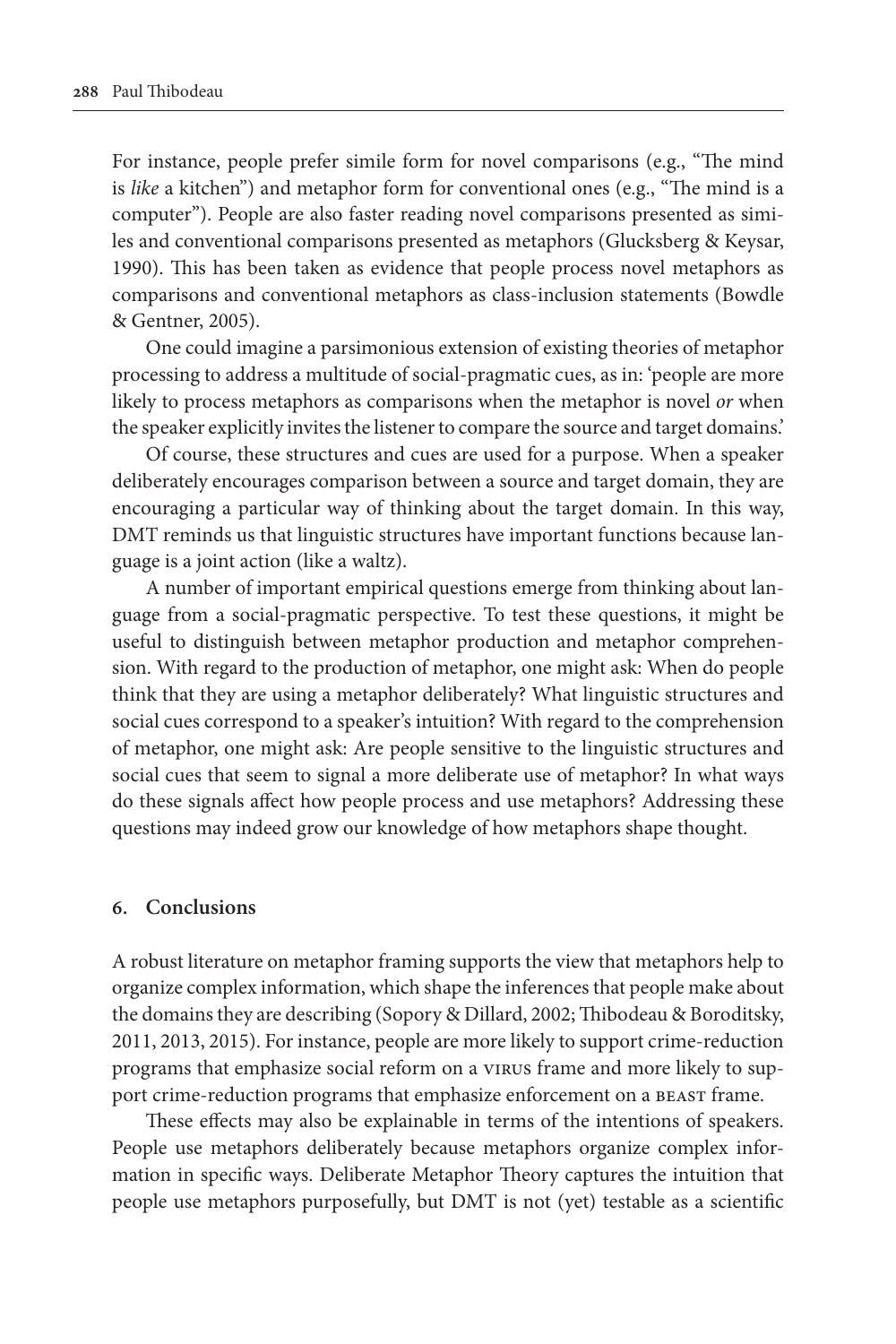theory. It is unclear how to measure metaphor deliberateness, whether listeners are sensitive to metaphor deliberateness, and whether using a metaphor deliberately has implications for metaphor processing.

# **References**

- <span id="page-18-6"></span>Bever, T. G. (1970). The cognitive basis for linguistic structures. In R. Hayes (Ed.), *Cognition and language development*, pp. 279–362. New York: Wiley & Sons.
- <span id="page-18-4"></span>Black, M. (1962). *Models and metaphors: Studies in language and philosophy*. Ithaca, NY: Cornell University Press.
- <span id="page-18-0"></span>Boroditsky, L. (2000). Metaphoric structuring: Understanding time through spatial metaphors. *Cognition*, 75(1), 1–28. doi: [10.1016/S0010-0277\(99\)00073-6](https://doi.org/10.1016/S0010-0277(99)00073-6)
- <span id="page-18-1"></span>Boroditsky, L., Fuhrman, O., & McCormick, K. (2011). Do English and Mandarin speakers think about time differently? *Cognition*, 118(1), 123–129. doi: [10.1016/j.cognition.2010.09.010](https://doi.org/10.1016/j.cognition.2010.09.010)
- <span id="page-18-8"></span>Bowdle, B. F., & Gentner, D. (2005). The career of metaphor. *Psychological Review*, 112(1), 193. doi: [10.1037/0033-295X.112.1.193](https://doi.org/10.1037/0033-295X.112.1.193)
- <span id="page-18-7"></span>Bransford, J. D., & Johnson, M. K. (1972). Contextual prerequisites for understanding: Some investigations of comprehension and recall. *Journal of Verbal Learning and Verbal Behavior*, 11(6), 717–726. doi: [10.1016/S0022-5371\(72\)80006-9](https://doi.org/10.1016/S0022-5371(72)80006-9)
- <span id="page-18-13"></span>Chun, M. M., & Turk-Browne, N. B. (2007). Interactions between attention and memory. *Current opinion in neurobiology*, 17(2), 177–184. doi: [10.1016/j.conb.2007.03.005](https://doi.org/10.1016/j.conb.2007.03.005)
- <span id="page-18-2"></span>Clark, H. H. (1973). Space, time, semantics, and the child. In T. Moore (Ed.), *Cognitive development and the acquisition of language*. New York: Academic Press.
- <span id="page-18-10"></span>Clark, H. H. (1996). *Using language*. Cambridge, UK: Cambridge University Press. doi: [10.1017/CBO9780511620539](https://doi.org/10.1017/CBO9780511620539)
- <span id="page-18-5"></span>Gentner, D. (1983). Structure-mapping: A theoretical framework for analogy. *Cognitive Science*, 7(2), 155–170. doi: [10.1207/s15516709cog0702\\_3](https://doi.org/10.1207/s15516709cog0702_3)
- <span id="page-18-3"></span>Gibbs, R. W. (1996). Why many concepts are metaphorical. *Cognition*, 61(3), 309–319. doi: [10.1016/S0010-0277\(96\)00723-8](https://doi.org/10.1016/S0010-0277(96)00723-8)
- <span id="page-18-12"></span>Gibbs, R. W. (2011). Evaluating conceptual metaphor theory. *Discourse Processes*, 48, 529–562. doi: [10.1080/0163853X.2011.606103](https://doi.org/10.1080/0163853X.2011.606103)
- <span id="page-18-11"></span>Gibbs, R. W. (2013). The real complexities of psycholinguistic research on metaphor. *Language Sciences*, 40, 45–52. doi: [10.1016/j.langsci.2013.03.001](https://doi.org/10.1016/j.langsci.2013.03.001)
- <span id="page-18-14"></span>Gibbs, R. W. (2015a). Does deliberate metaphor theory have a future? *Journal of Pragmatics*, 90, 73–76. doi: [10.1016/j.pragma.2015.03.016](https://doi.org/10.1016/j.pragma.2015.03.016)
- <span id="page-18-15"></span>Gibbs, R. W. (2015b). Do pragmatic signals affect conventional metaphor understanding? A failed test of Deliberate Metaphor Theory. *Journal of Pragmatics*, 90, 77–87. doi: [10.1016/j.pragma.2015.05.021](https://doi.org/10.1016/j.pragma.2015.05.021)
- <span id="page-18-9"></span>Glucksberg, S. (2001). *Understanding figurative language: From metaphor to idioms*. Oxford: Oxford University Press. doi: [10.1093/acprof:oso/9780195111095.001.0001](https://doi.org/10.1093/acprof:oso/9780195111095.001.0001)
- <span id="page-18-16"></span>Glucksberg, S., & Keysar, B. (1990). Understanding metaphorical comparisons: Beyond similarity. *Psychological review*, 97(1), 3–18. doi: [10.1037/0033-295X.97.1.3](https://doi.org/10.1037/0033-295X.97.1.3)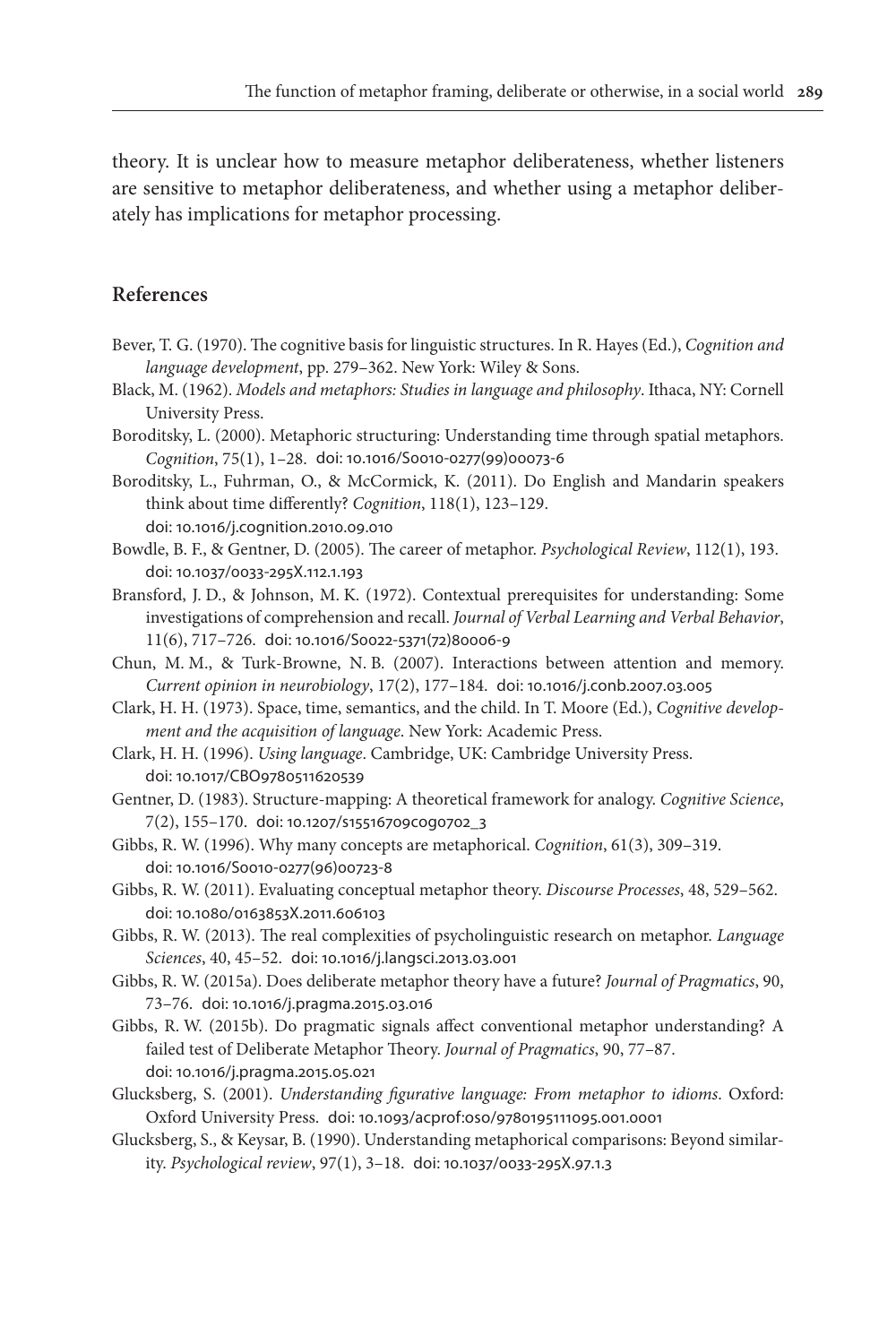- <span id="page-19-2"></span>Hauser, D. J., & Schwarz, N. (2014). The war on prevention bellicose cancer metaphors hurt (some) prevention intentions. *Personality and Social Psychology Bulletin*, 41(1), 66–77. doi: [10.1177/0146167214557006](https://doi.org/10.1177/0146167214557006)
- <span id="page-19-9"></span>Howell, D. (2012). *Statistical methods for psychology*. Belmont, CA: Wadsworth, Cengage Learning.
- <span id="page-19-3"></span>Jia, L., & Smith, E. R. (2013). Distance makes the metaphor grow stronger: A psychological distance model of metaphor use. *Journal of Experimental Social Psychology*, 49(3), 492–497. doi: [10.1016/j.jesp.2013.01.009](https://doi.org/10.1016/j.jesp.2013.01.009)
- <span id="page-19-4"></span>Keefer, L. A., Landau, M. J., Sullivan, D., & Rothschild, Z. K. (2011). Exploring metaphor's epistemic function: Uncertainty moderates metaphor-consistent priming effects on social perceptions. *Journal of Experimental Social Psychology*, 47(3), 657–660. doi: [10.1016/j.jesp.2011.02.002](https://doi.org/10.1016/j.jesp.2011.02.002)
- <span id="page-19-15"></span>Keysar, B., & Bly, B. (1995). Intuitions of the transparency of idioms: Can one keep a secret by spilling the beans? *Journal of Memory and Language*, 34(1), 89–109. doi: [10.1006/jmla.1995.1005](https://doi.org/10.1006/jmla.1995.1005)
- <span id="page-19-13"></span>Keysar, B., Shen, Y., Glucksberg, S., & Horton, W. S. (2000). Conventional language: How metaphorical is it? *Journal of Memory and Language*, 43(4), 576–593. doi: [10.1006/jmla.2000.2711](https://doi.org/10.1006/jmla.2000.2711)
- <span id="page-19-10"></span>Kövecses, Z. (1986). *Metaphors of anger, pride and love: A Lexical approach to the structure of concepts*. Amsterdam: John Benjamins. doi: [10.1075/pb.vii.8](https://doi.org/10.1075/pb.vii.8)
- <span id="page-19-11"></span>Krennmayr, T. (2011). *Metaphor in newspapers*. Amsterdam: Netherlands Graduate School of Linguistics.
- <span id="page-19-17"></span>Lakoff, G., & Johnson, M. (1980). *Metaphors we live by*. Chicago, IL: University of Chicago Pres
- <span id="page-19-5"></span>Landau, M. J., Keefer, L. A., & Rothschild, Z. K. (2014). Epistemic motives moderate the effect of metaphoric framing on attitudes. *Journal of Experimental Social Psychology*, 53, 125–138. doi: [10.1016/j.jesp.2014.03.009](https://doi.org/10.1016/j.jesp.2014.03.009)
- <span id="page-19-1"></span>Landau, M. J., Sullivan, D., & Greenberg, J. (2009). Evidence that self-relevant motives and metaphoric framing interact to influence political and social attitudes. *Psychological Science*, 20(11), 1421–1427. doi: [10.1111/j.1467-9280.2009.02462.x](https://doi.org/10.1111/j.1467-9280.2009.02462.x)
- <span id="page-19-6"></span>McGuire, W. J. (2000). Standing on the shoulders of ancients: Consumer research, persuasion, and figurative language. *Journal of Consumer Research*, 27(1), 109–114. doi: [10.1086/314312](https://doi.org/10.1086/314312)
- <span id="page-19-14"></span>Menard, S. (2002). *Applied logistic regression analysis* (Vol. 106). Newbury Park, CA: Sage. doi: [10.4135/9781412983433](https://doi.org/10.4135/9781412983433)
- <span id="page-19-12"></span>Nash, J. M. (2000). "The new science of Alzheimer's: Racing against time – and one another – researchers close in on the aging brain's most heartbreaking disorder." *Time Magazine*. Retrieved (January 29, 2016) from: [http://content.time.com/time/magazine/](http://content.time.com/time/magazine/article/0,9171,997452,00.html) [article/0,9171,997452,00.html](http://content.time.com/time/magazine/article/0,9171,997452,00.html)
- <span id="page-19-16"></span>Nisbett, R. E., & Wilson, T. D. (1977). Telling more than we can know: verbal reports on mental processes. *Psychological Review*, 84(3), 231. doi: [10.1037/0033-295X.84.3.231](https://doi.org/10.1037/0033-295X.84.3.231)
- <span id="page-19-7"></span>Ottati, V., Rhoads, S., & Graesser, A. C. (1999). The effect of metaphor on processing style in a persuasion task: A motivational resonance model. *Journal of Personality and Social Psychology*, 77(4), 688–697. doi: [10.1037/0022-3514.77.4.688](https://doi.org/10.1037/0022-3514.77.4.688)
- <span id="page-19-0"></span>Reijnierse, W. G., Burgers, C., Krennmayr, T., & Steen, G. J. (2015). How viruses and beasts affect our opinions (or not): The role of extendedness in metaphorical framing. *Metaphor and the Social World*, 5(2), 245–263. doi: [10.1075/msw.5.2.04rei](https://doi.org/10.1075/msw.5.2.04rei)
- <span id="page-19-8"></span>Robins, S., & Mayer, R. E. (2000). The metaphor framing effect: Metaphorical reasoning about text-based dilemmas. *Discourse Processes*, 30(1), 57–86. doi: [10.1207/S15326950dp3001\\_03](https://doi.org/10.1207/S15326950dp3001_03)